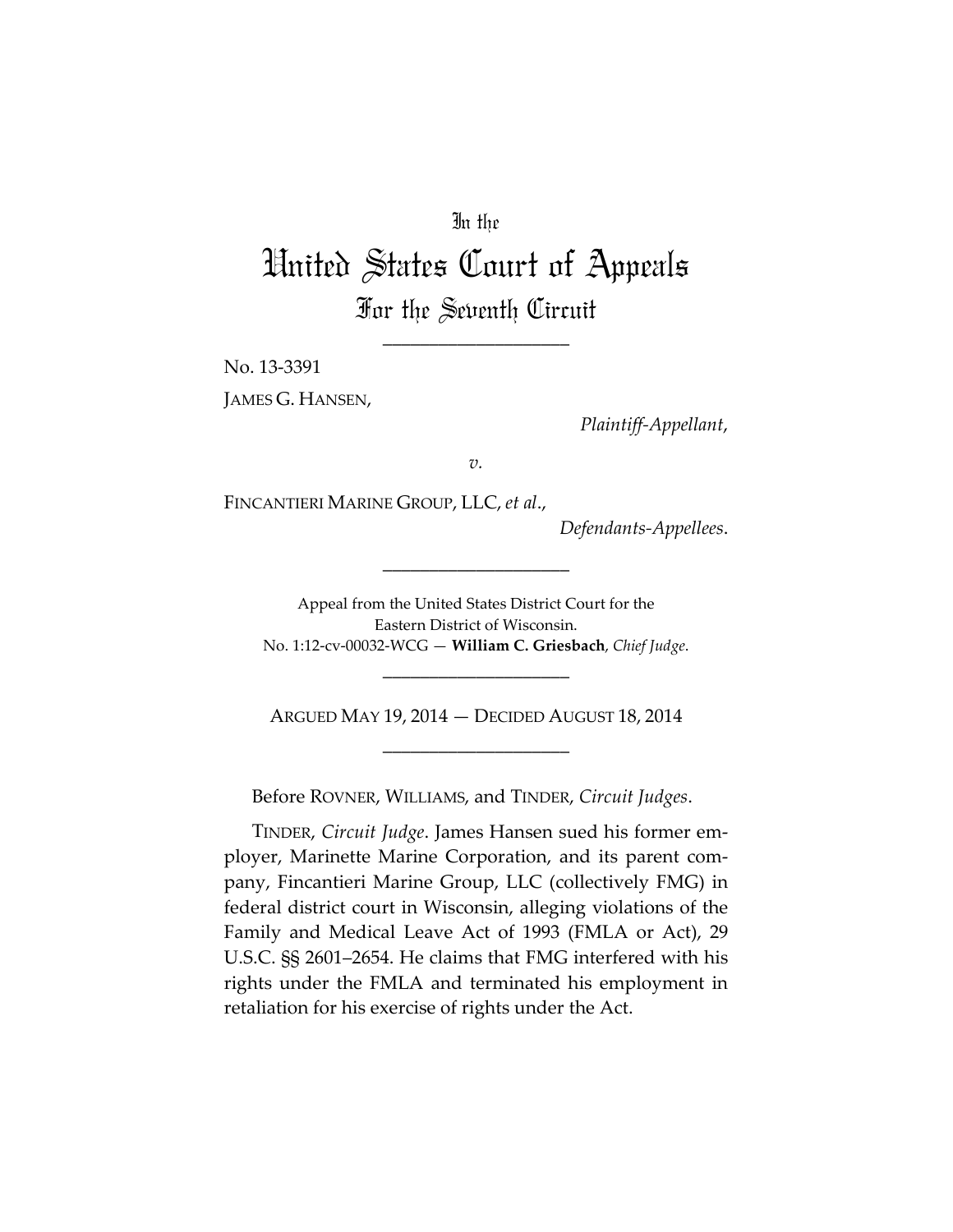The district court granted summary judgment in favor of FMG. The court ruled that without expert testimony Hansen could not show that his serious health condition rendered him unable to work (*i.e.*, perform one or more of the essential functions of his position) during the absences for which he claims he was entitled to FMLA leave and for which he was terminated, and Hansen had no such testimony. Because the law does not require a plaintiff to present expert testimony as to his incapacity, and Hansen's evidence has raised a genuine issue of material fact for trial, we vacate the district court's judgment and remand for further proceedings consistent with this opinion.

### **I. Background**

Hansen was employed by FMG, which has an attendance policy. Under the policy, employees accumulate points for unexcused absences from work. An employee incurs one point for missing more than four hours of a scheduled work day. A point expires one year after it was incurred and then is deducted from an employee's total number of points. When an employee incurs ten or more points within a year, his employment is subject to termination. FMLA leave is not counted under the attendance policy. FMG's third party administrator, Matrix Absence Management, Inc., administers the attendance policy.

As of May 2, 2011, Hansen had nine attendance points. He was absent from work four days from May 3 through May 6, and on May 9. On May 3, he requested FMLA leave for his serious health condition: depression. On May 11, FMG received a medical certification from Hansen's physician, Dr. Michael Post, stating that Hansen had a condition that would cause episodic flare-ups periodically preventing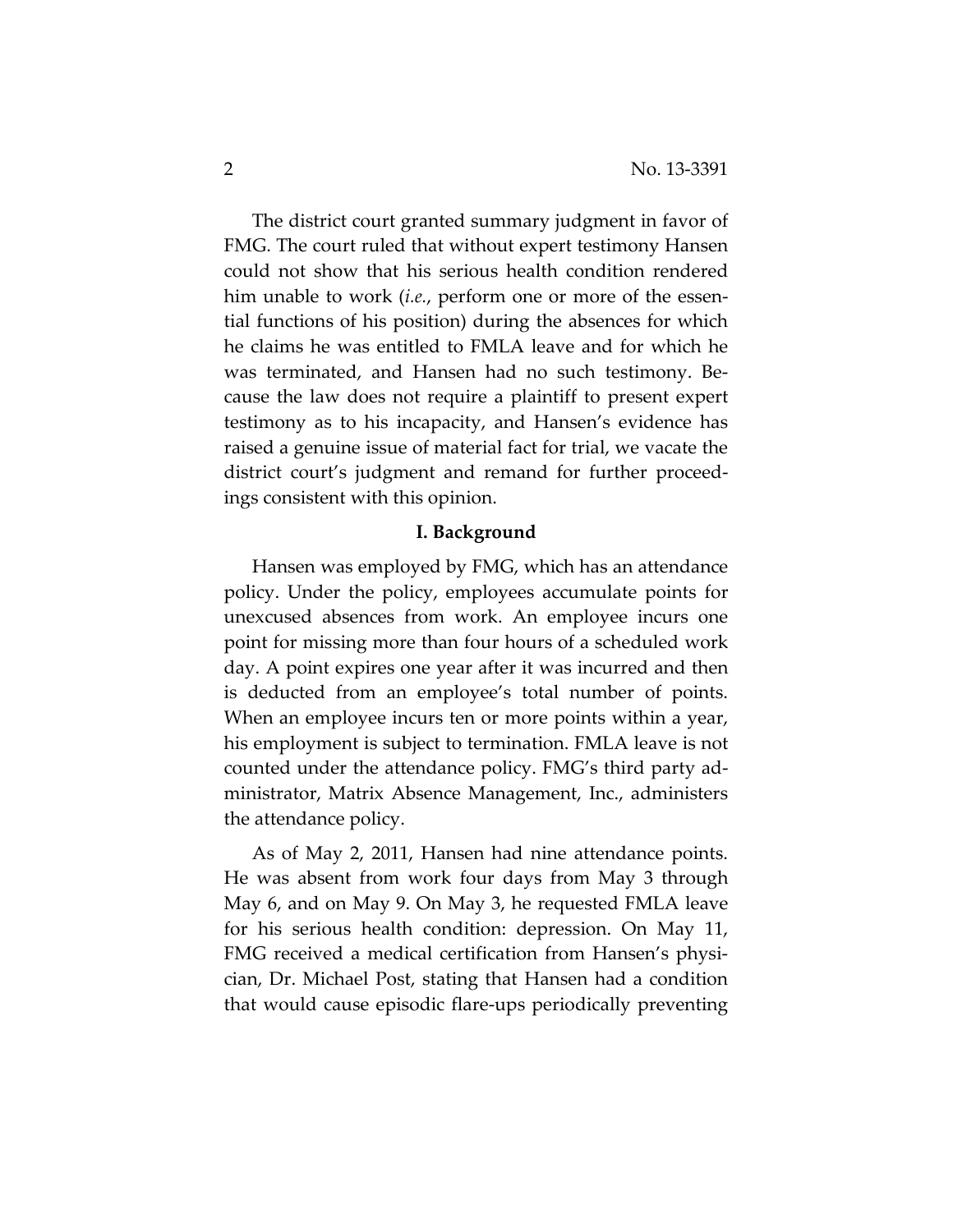him from performing his job functions. The physician wrote that Hansen "could not concentrate on [the] task at hand." Dr. Post indicated that the condition commenced in October 2010 and was exacerbated on May 3, 2011. He stated that the probable duration of the condition was "months" and estimated the frequency of flare-ups as four episodes every six months and the duration of the related incapacity as two to five days. Based on Dr. Post's certification, Hansen's absences earlier that month were approved as FMLA leave and he did not incur any attendance points because of them.

Hansen requested FMLA leave for May 23, and May 31– June 1, and again for June 13–June 15. He was granted FMLA leave for those absences and incurred no attendance points for them. Hansen next requested FMLA leave for June 22 and 27. Matrix initially denied these requests, but FMG overruled it and granted Hansen FMLA leave. So Hansen also incurred no attendance points for these absences.

Next, Hansen requested FMLA leave for an absence on July 1 (his eighth episode). On July 6, Matrix sent Dr. Post a fax, indicating that the July 1 absence "is out of his frequency and duration. Please confirm item #7." Item #7 on the medical certification form asks about the employee's need to attend follow-up appointments or work part-time or on a reduced schedule because of the employee's condition. It seems Matrix intended to seek confirmation about Item #8 on the certification form, which asks about the estimated frequency and duration of episodic flare-ups as well as the duration of the related incapacity. That same date, Dr. Post faxed back his response to Matrix: "Item #7 confirmed." Based on this confirmation, Matrix denied Hansen's request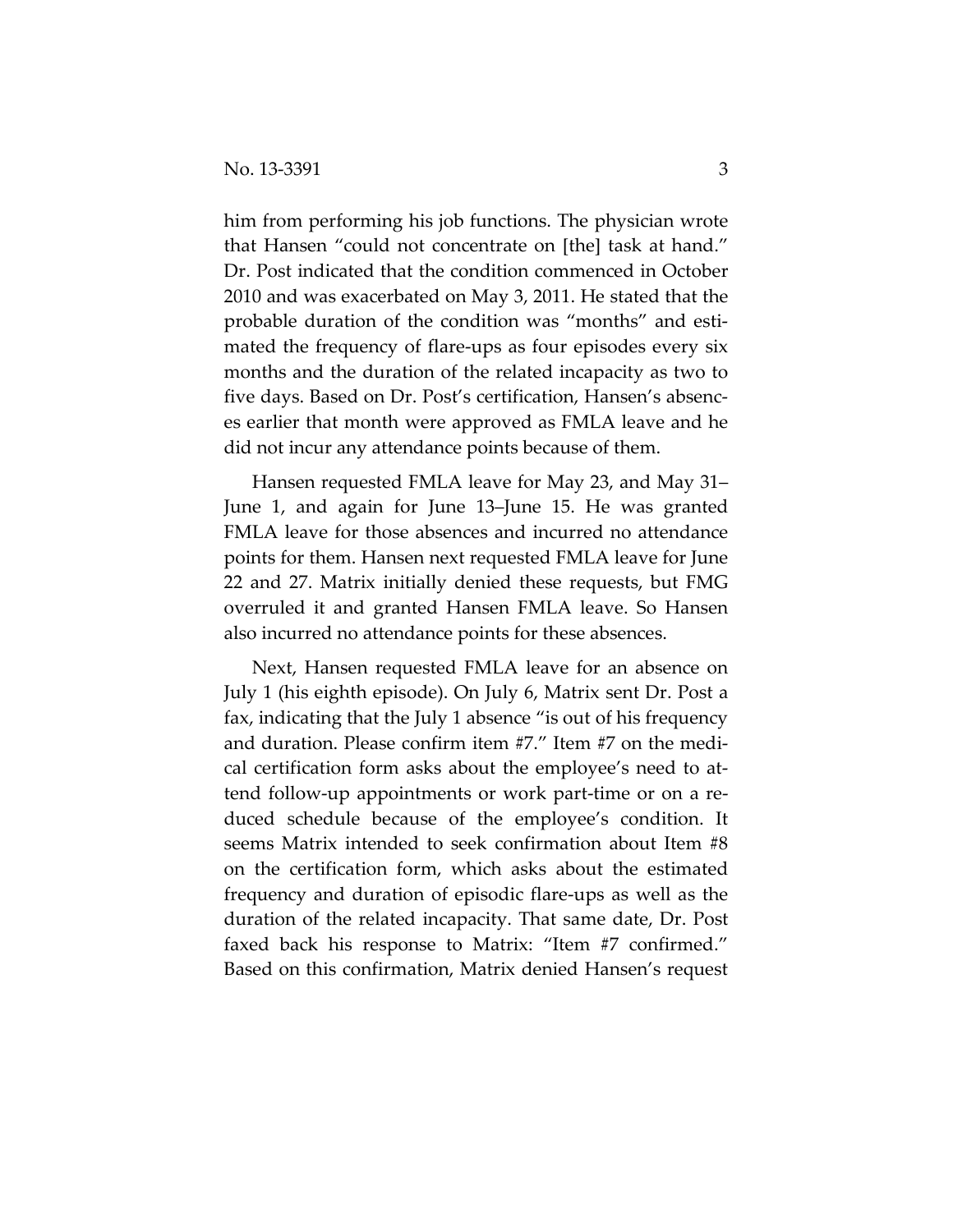for FMLA leave because his "[f]requency [was] exceeded." Hansen incurred one attendance point as a result.

Hansen requested FMLA leave for absences on July 11– 13 (his ninth episode) and again on July 18 (his tenth episode). Matrix denied these requests, indicating that Hansen's "[f]requency [was] exceeded." Hansen therefore incurred one attendance point for each day he was absent. As a result, he had accumulated thirteen points in one year. (Some of his points had expired and had been deducted from his point total, so he did not exceed ten points sooner.)

On July 22, FMG met with Hansen and terminated his employment for violating its attendance policy. FMG explained that he "exceeded [his] frequency" under which he could "miss 4 times every 6 months" and that "Matrix called your doctor and there was no change in your certification." Hansen asked if there was "any way to reverse any of the dates?" and was told to "[g]et a hold of Matrix."

Subsequently, on July 26, Dr. Post sent FMG and Matrix a letter, indicating that he was modifying his original certification: he was increasing the period of incapacity "to cover the entire year of 2011 until December 31" and "[w]ith further insight into [Hansen's] clinical course," he was "amending question 8's answer to increase[e] the frequency [of episodes] to once a month for a duration of 2–5 days per episode." The letter did not mention or refer to Hansen's July absences. FMG did not retract its termination of Hansen's employment.

Hansen sued FMG under the FMLA alleging claims of interference and retaliation. The retaliation claim stands or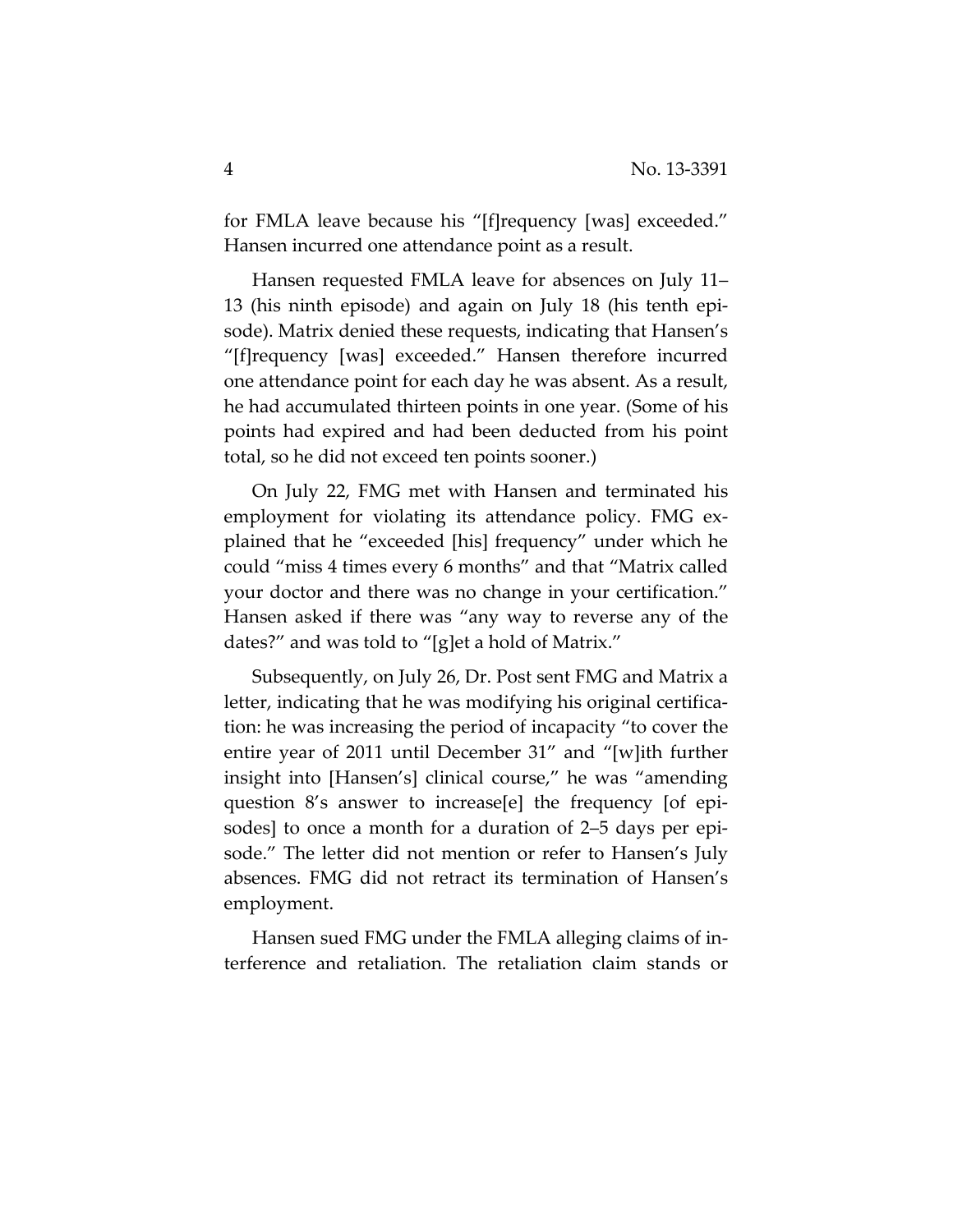$\overline{a}$ 

falls with his interference claim.<sup>[1](#page-4-0)</sup> FMG moved for summary judgment, arguing that Hansen was not entitled to FMLA leave for his July 2011 absences because he significantly exceeded the estimated frequency in Dr. Post's medical certification. The district court denied FMG's motion, noting that it appeared Hansen was taking off more time than was medically necessary, but it was not so clear as to justify summary judgment. Shortly before trial, however, FMG sought reconsideration, arguing that Hansen needed expert medical testimony to establish that he was incapacitated due to his serious health condition during the July 2011 absences and that he had none. The court agreed, concluding that expert medical testimony was required to prove that Hansen's serious health condition rendered him unable to perform the functions of his position during the absences for which he sought FMLA leave. It therefore decided that Hansen could not establish entitlement to FMLA leave and granted FMG summary judgment on all claims. Hansen appealed.

## **II. Discussion**

On appeal, Hansen asks us to decide two issues: 1) whether an employer is allowed to deny intermittent FMLA leave when an eligible employee exceeds the estimated length or duration provided in his medical certification form, and 2) whether a plaintiff-employee is required to present expert testimony at trial to prove that he was incapacitated for each day for which he requested FMLA leave. FMG responds that Hansen cannot prove a prima facie case of

<span id="page-4-0"></span><sup>&</sup>lt;sup>1</sup> If Hansen was entitled to take leave under the FMLA for his July absences, he can establish a prima face case of FMLA retaliation: It is undisputed that he incurred attendance points for those absences, and those points led to the termination of his employment.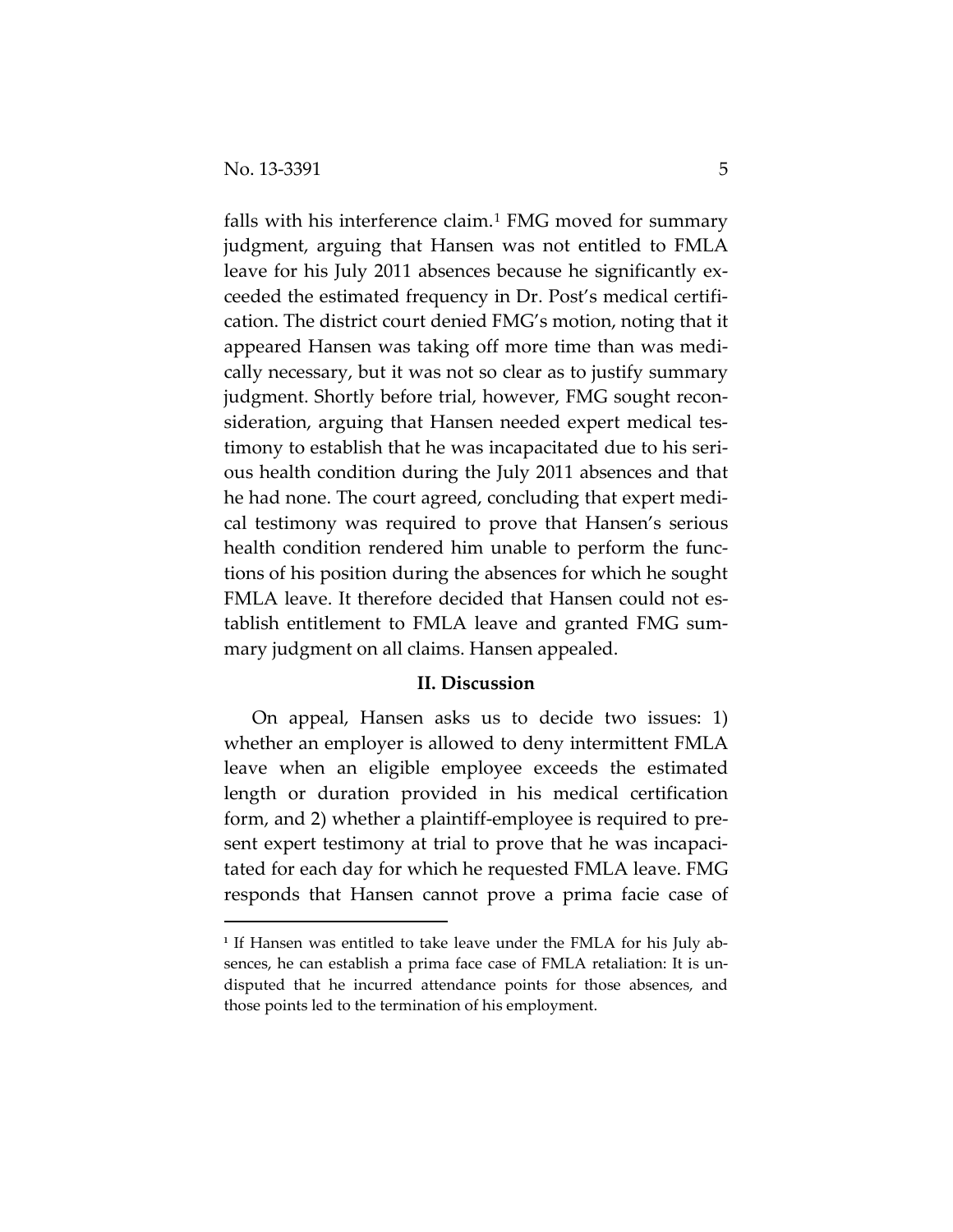FMLA discrimination and retaliation without an expert witness or medical documentation to show that his July 2011 absences were medically necessary. FMG also claims that Hansen's appeal is frivolous and seeks sanctions under Rule 38 of the Federal Rules of Appellate Procedure. We conclude that the district court erred in deciding that Hansen needed expert testimony to prove that his serious health condition rendered him unable to perform the functions of his job on the specific dates at issue. Hansen has evidence that raises a reasonable inference that he was entitled to FMLA leave for his July 2011 absences; therefore, we reverse the district court's grant of summary judgment and deny FMG's request for sanctions.

We review the grant of summary judgment *de novo*, viewing the record and drawing all reasonable inferences in the light most favorable to the non-moving party. *Spurling v. C & M Fine Pack, Inc.*, 739 F.3d 1055, 1060 (7th Cir. 2014). Summary judgment is appropriate if the moving party "shows that there is no genuine dispute as to any material fact and [he] is entitled to judgment as a matter of law." *Id.* (quotation marks and citation omitted). We will reverse a grant of summary judgment if there is "a material issue of fact … that would allow a reasonable jury to find in favor of the nonmoving party." *Id.* "A 'court may not … choose between competing inferences or balance the relative weight of conflicting evidence; it must view all the evidence in the record in the light most favorable to the non-moving party and resolve all factual disputes in favor of the non-moving party.'" *Orton-Bell v. Indiana*, No. 13-1235, --- F.3d ---, 2014 WL 3566338, at \*4 (7th Cir. July 21, 2014) (quoting *Abdullahi v. City of Madison*, 423 F.3d 763, 773 (7th Cir. 2005)).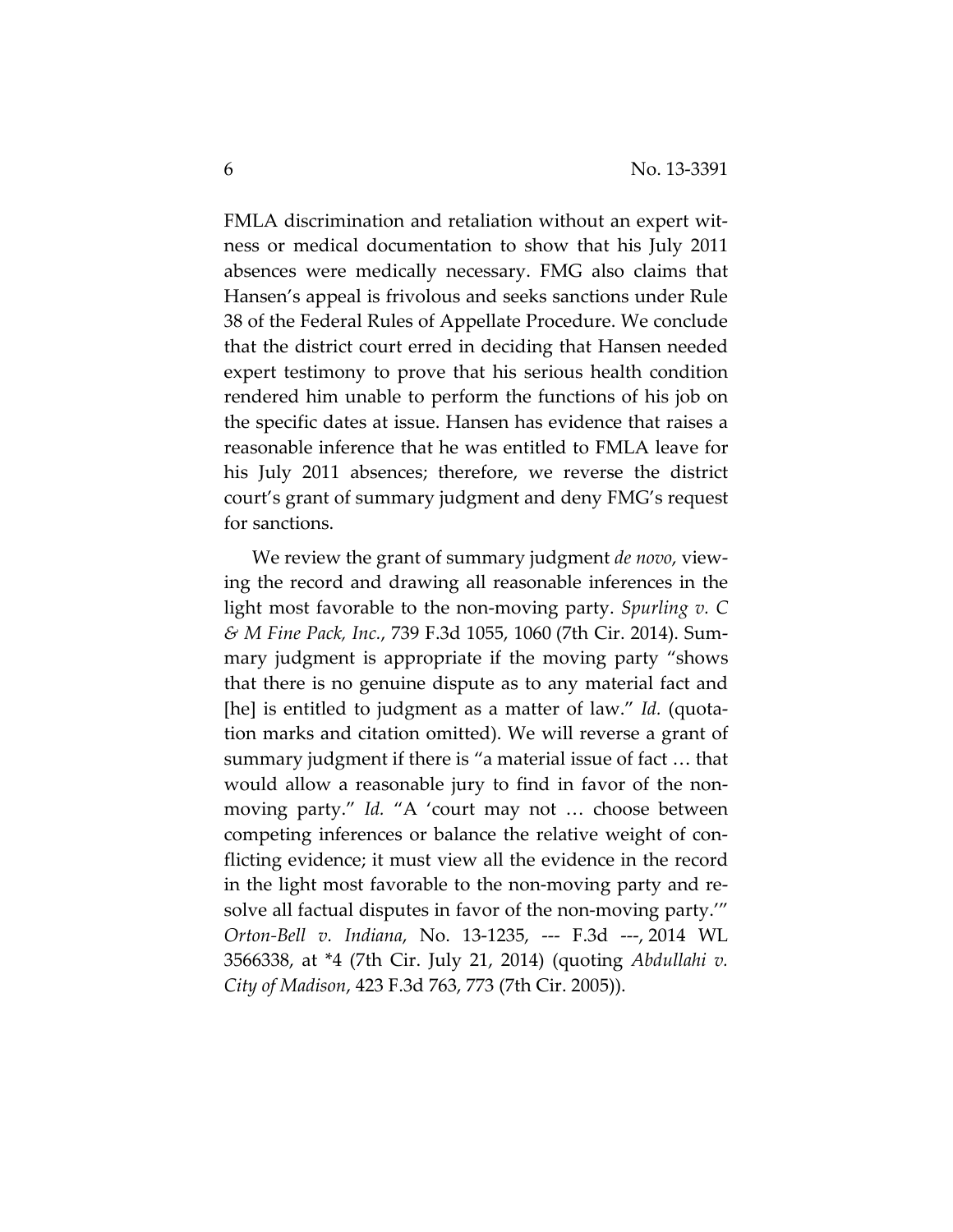# **A. The FMLA**

The FMLA provides that an eligible employee may take up to twelve weeks of leave during any twelve-month period if he is unable to perform the functions of his position because of a serious health condition. 29 U.S.C.  $\S 2612(a)(1)(D)$ . An employer is prohibited from interfering with the exercise of or the attempt to exercise any right under the FMLA. *James v. Hyatt Regency Chi.*, 707 F.3d 775, 780 (7th Cir. 2013) (citing 29 U.S.C.  $\S$  2615(a)(1)). And it is unlawful for an employer to retaliate against an employee who exercises or attempts to exercise FMLA rights. *Id.* at 781 (citing 29 U.S.C. §2615(a)(2)). To prevail on his interference claim, Hansen must show, among other things, that he was entitled to take leave under the FMLA for his July absences. *Id.* This is the focus of this appeal.

"An employee is entitled to leave under the FMLA if  $(1)$ she is afflicted with a 'serious health condition,' and (2) that condition renders her unable to perform the functions of her job." *Ames v. Home Depot U.S.A., Inc.*, 629 F.3d 665, 669 (7th Cir. 2011) (quoting *Caskey v. Colgate-Palmolive Co.*, 535 F.3d 585, 590 (7th Cir. 2008)). A "serious health condition" is defined in part as "an illness, … impairment, or … mental condition that involves … continuing treatment by a health care provider," 29 U.S.C. § 2611(11)(B), and a "period of incapacity," 29 C.F.R. 825.115 (2009). "Incapacity" means the "inability to work … or perform other regular daily activities due to the serious health condition." 29 C.F.R. § 825.113(b). Because "incapacity" means the employee is unable to work "due to the serious health condition," a finding of incapacitation goes toward the second prong of our analysis as to when an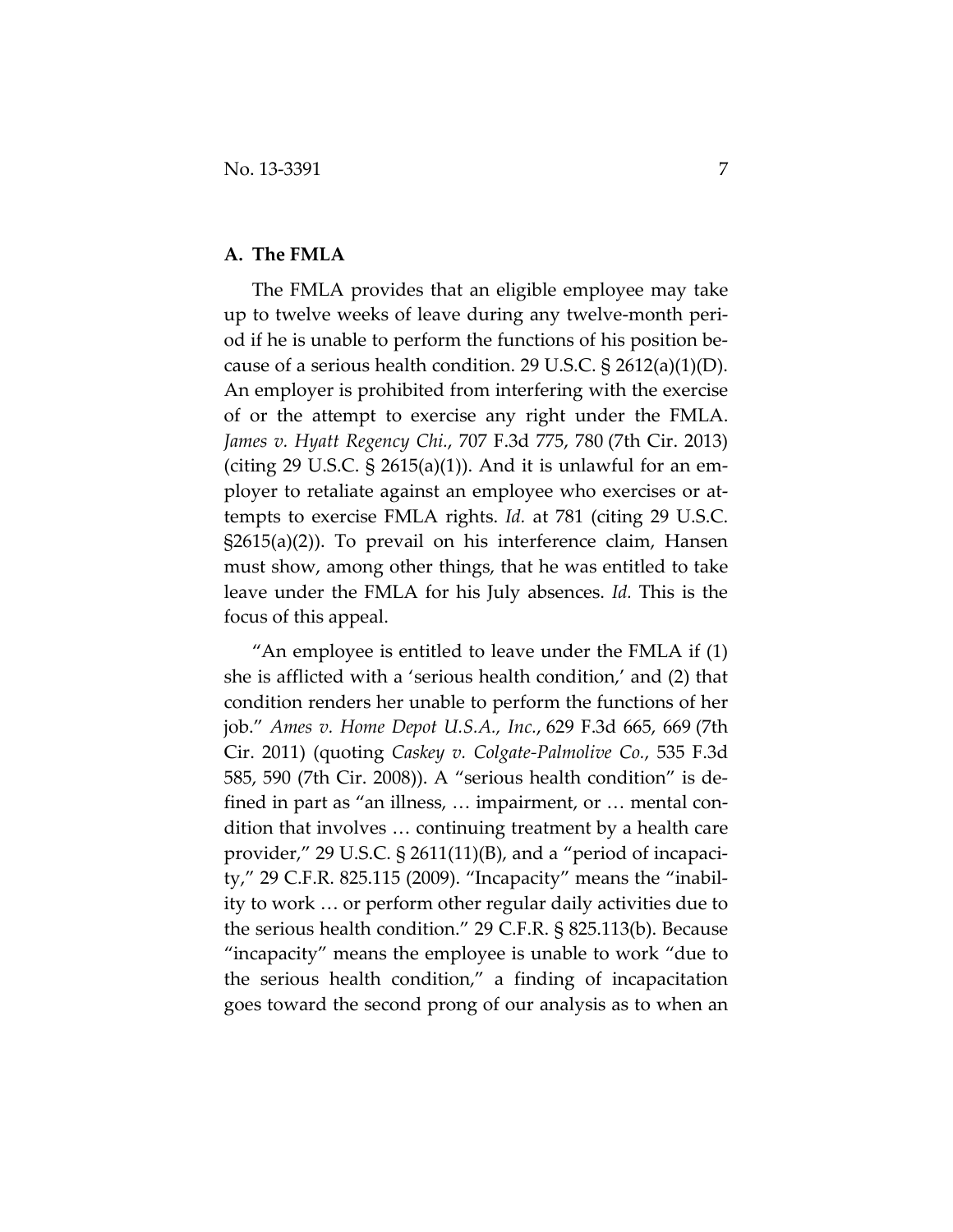employee is entitled to leave. *See Ames*, 629 F.3d at 669. While "incapacity" and "serious health condition" are interrelated, as the definitions make clear, they are not interchangeable terms.

Some serious health conditions may be chronic, causing episodic rather than a continuous incapacity. *Stoops v. One Call Commc'ns, Inc.*, 141 F.3d 309, 312 (7th Cir. 1998) (citing 29 C.F.R.  $\S$  825.114(a)(2)(iii)(C)). Therefore FMLA leave "may be taken intermittently … when medically necessary." *Stoops*, 141 F.3d at 312 (citing 29 U.S.C. § 2612(b)(1)); *see also* 29 C.F.R. § 825.202(b) ("For intermittent leave … because of one's own serious health condition, … there must be a medical need for leave … .").

When an employee initially requests FMLA leave, the employer may take the employee at his word and grant the request, or "may request certification by the employee's healthcare provider." *Kauffman v. Fed. Exp. Corp.*, 426 F.3d 880, 886 (7th Cir. 2005) (citing 29 U.S.C. § 2613(a)). If certification is requested, the employee must provide it "in a timely manner." 29 U.S.C. § 2613(a); *see* 29 C.F.R. § 825.305(b). The health care provider's certification for intermittent leave "shall be sufficient" if it provides the date the serious health condition began, its probable duration, appropriate medical facts about the condition, "a statement that the employee is unable to perform the functions of [his] position, … a statement of the medical necessity for the intermittent leave …, and the expected duration of the intermittent leave… ." 29 U.S.C. § 2613(b)(1)–(3), (4)(B) and (6); *see also Ridings v. Riverside Med. Ctr.*, 537 F.3d 755, 768 (7th Cir. 2008); 29 C.F.R. § 825.306(a)(7) (requiring certification for intermittent leave to include "*an estimate* of the frequency and duration of the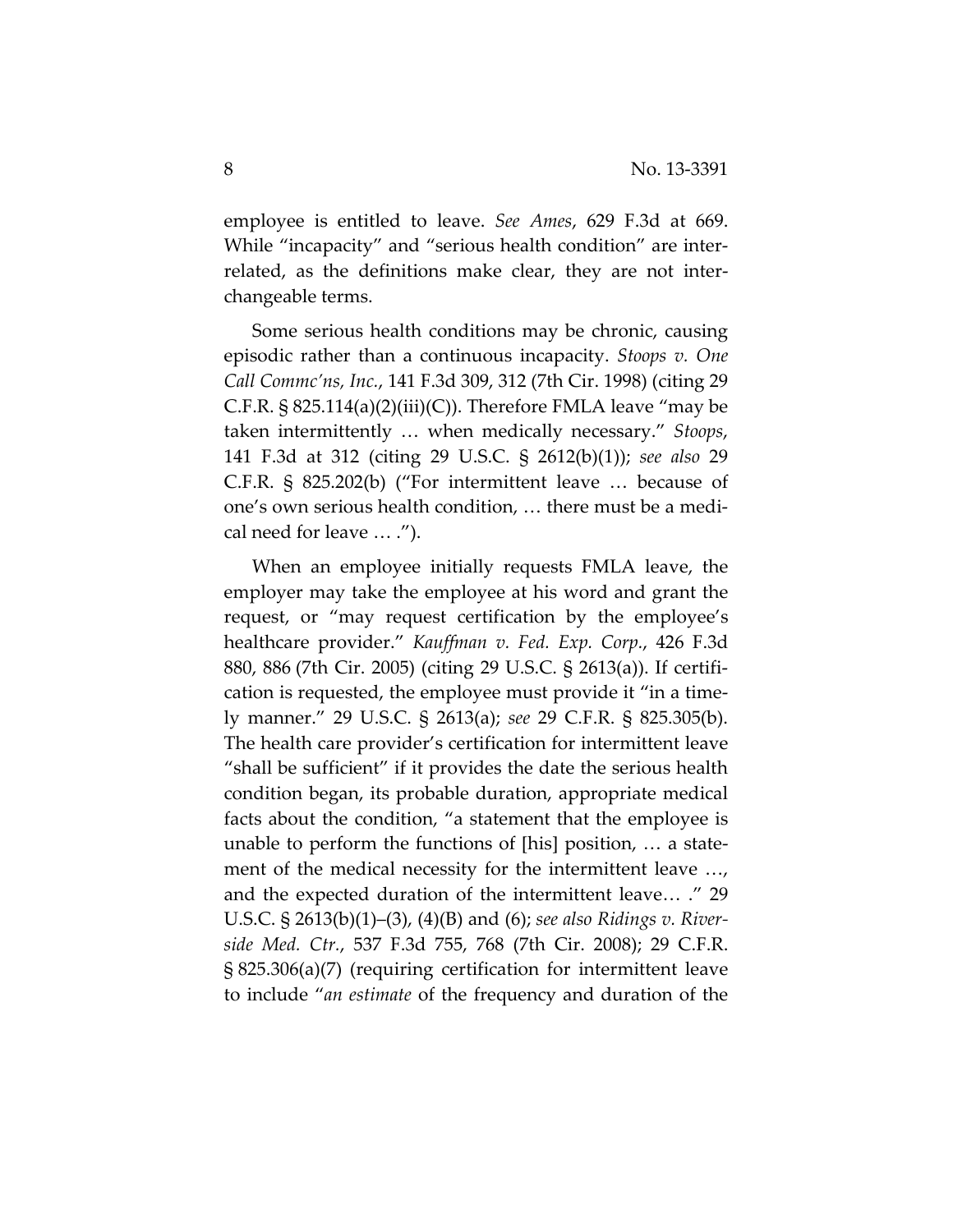$\overline{a}$ 

episodes of incapacity" (emphasis added)). The regulations suggest that "the employee's submission of a complete medical certification is sufficient to trigger FMLA protection unless and until there is contrary medical evidence." *Smith v. Univ. of Chi. Hosps.*, No. 02 C 0221, 2003 WL 22757754, at \*8 (N.D. Ill. Nov. 20, 2003).

The regulations provide that "[t]he employer shall advise an employee whenever the employer finds a certification incomplete or insufficient, and shall state in writing what additional information is necessary to make the certification complete and sufficient." 29 C.F.R. § 825.305(c).[2](#page-8-0) If a certification is incomplete or insufficient, the employer must provide the employee an opportunity to cure the deficiency. *E.g.*, *Ridings*, 537 F.3d at 768; 29 C.F.R. § 825.305(d). *Accord Novak v. MetroHealth Med. Ctr.*, 503 F.3d 572, 579 (6th Cir. 2007) (recognizing that "other courts will impose [the duty to inform the employee of a deficiency in a certification and provide a reasonable opportunity to cure] on employers when the FMLA certification is merely 'inadequate,' rather than 'incomplete'") (citing *Strickland v. Water Works & Sewer Bd.,* 239 F.3d 1199, 1209 n. 12 (11th Cir. 2001); *Baldwin–Love v. Elec. Data Sys. Corp.*, 307 F. Supp. 2d 1222, 1234 (M.D. Ala. 2004)). If the employee fails to provide a complete and sufficient certification, despite the opportunity to cure a deficiency, "the employer may deny the taking of FMLA leave." 29 C.F.R. § 825.305(d). Notably, the regulations do not author-

<span id="page-8-0"></span><sup>&</sup>lt;sup>2</sup> "A certification is considered incomplete if the employer receives a certification, but one or more of the applicable entries have not been completed" and "[a] certification is considered insufficient if the employer receives a complete certification, but the information provided is vague, ambiguous, or non-responsive." 29 C.F.R. § 825.305(c).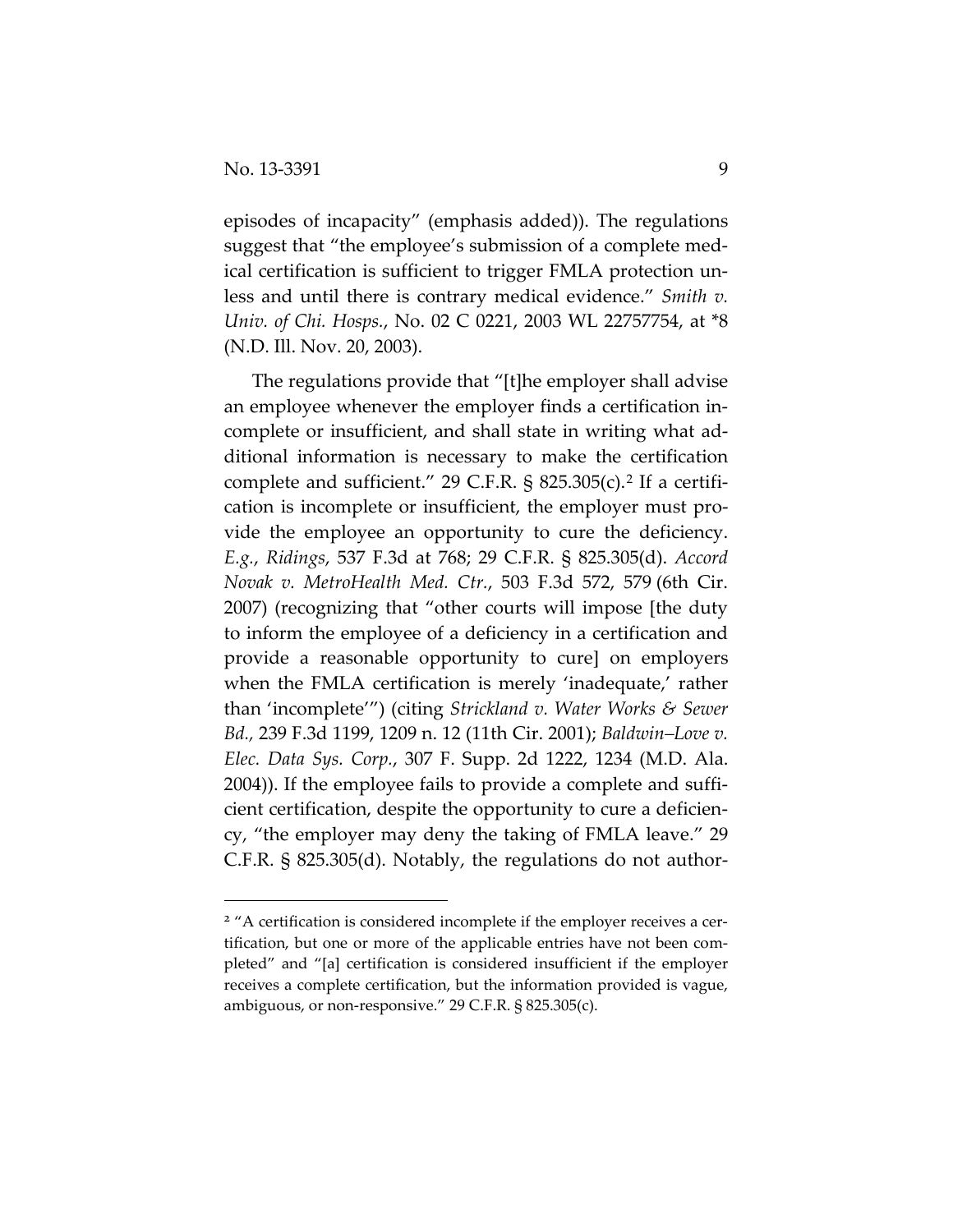ize the employer to deny FMLA leave where the employee fails to provide a complete and sufficient certification but is not given the opportunity to cure the deficiency.

"The FMLA circumscribes the employer's right to challenge a physician's certification that leave is FMLAqualifying." *Stoops*, 141 F.3d at 313 (citing 29 U.S.C. § 2613). The employer may require that the employee obtain a second opinion regarding information provided in the certification. 29 U.S.C. § 2613(c). If the second opinion differs from the opinion in the certification provided by the employee, the employer may require that the employee obtain a third opinion, which "shall be considered to be final and shall be binding on the employer and the employee." *Id.* § 2613(d)(2). The regulations authorize an employer to request recertification if "[c]ircumstances described by the previous certification have changed significantly (e.g., the duration or frequency of the absence …)." 29 C.F.R. § 825.308(c)(2); *see also Holder v. Ill. Dep't Corrs.*, 751 F.3d 486, 494 (7th Cir. 2014) (noting that the employer could have "immediately ask[ed] for more proof of legitimacy" of the need for FMLA leave). As part of recertification, "the employer may provide the health care provider with a record of the employee's absence pattern and ask the health care provider if the serious health condition and need for leave is consistent with such a pattern." 29 C.F.R. § 825.308(e).

### **B. Proving Incapacity**

Hansen argues that the district court erred in deciding that a plaintiff needs expert testimony to prove that he was incapacitated each day for which he requested FMLA leave due to his serious health condition. Hansen did not identify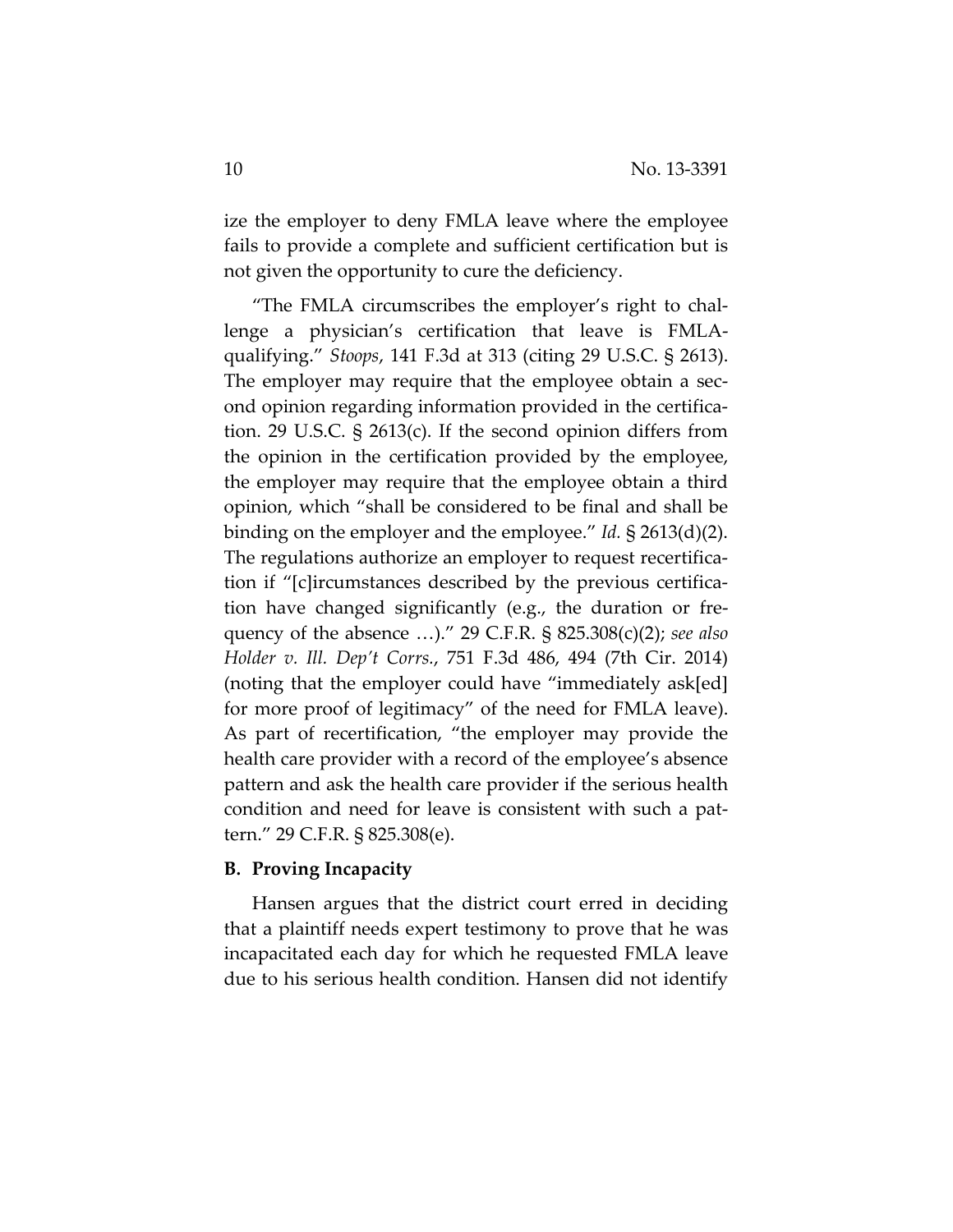Dr. Post as an expert witness; he is a fact witness only. Hansen has no expert witness for trial.

FMG relies on *Caskey v. Colgate-Palmolive Co.*, 535 F.3d 585, 591 (7th Cir. 2008), and *Haefling v. United Parcel Serv., Inc.*, 169 F.3d 494 (7th Cir. 1999), to support its argument that Hansen needed expert testimony to establish entitlement to FMLA leave, specifically to prove incapacity on the days at issue. But neither case provides such support. Instead, they stand for the unsurprising proposition that a plaintiff needs some medical evidence to establish a serious health condition. *See Caskey*, 535 F.3d at 591 (concluding that plaintiff's "general testimony that her condition was serious is insufficient to raise a genuine issue of material fact" as to whether she had a serious health condition entitling her to FMLA leave); *Haefling*, 169 F.3d at 500–01 (concluding the evidence was insufficient to raise a genuine issue of fact as to whether plaintiff suffered from a serious health condition where plaintiff had no affidavit from his doctor or any other medical personnel demonstrating the necessity of the treatments he allegedly received; plaintiff's own testimony regarding the severity of his condition and the treatment it required were insufficient to raise an issue of fact). FMG cites no controlling authority directly on the issue of whether an employee's initial medical certification is sufficient to make out a prima face case for FMLA leave, or whether expert testimony is required to establish incapacity where the employee suffers from a chronic condition like depression. Indeed, in *Haefling*, we looked to the plaintiff's own diary and his deposition testimony in addressing whether he could establish a genuine issue of fact as to his incapacity. 169 F.3d at 499–500. Thus, *Haefling* actually supports Hansen's view that he does not need expert testimony to establish incapacity.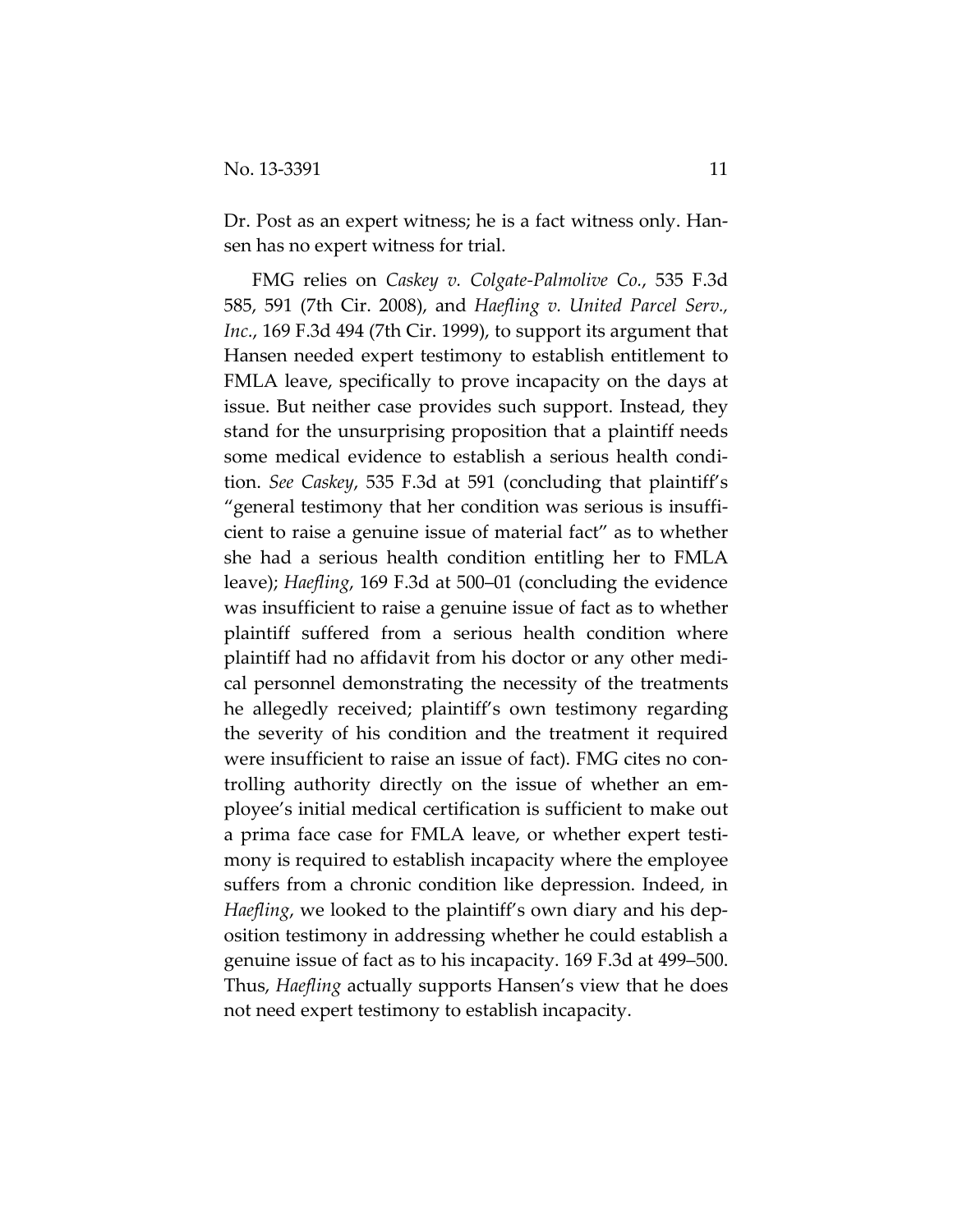Other circuits have held that lay testimony combined with medical testimony raises a genuine issue of material fact as to incapacity. *See Schaar v. Lehigh Valley Health Servs., Inc.*, 598 F.3d 156, 161 (3d Cir. 2010) (holding that "[s]ome medical evidence is still necessary" and that an employee can create a genuine issue of material fact as to incapacity "through a combination of expert medical and lay testimony"); *Rankin v. Seagate Techs., Inc.*, 246 F.3d 1145, 1148–49 (8th Cir. 2001) (holding that plaintiff's own affidavit testimony that she was "too sick to work" and her testimony concerning her conversation with nurses about her condition combined with her medical records created a genuine issue of material fact regarding her incapacity). Two other circuits have gone further and have held that lay testimony alone is sufficient to create a genuine issue as to incapacity; expert testimony is not required. *Lubke v. City of Arlington*, 455 F.3d 489, 495–96 (5th Cir. 2006) (holding expert testimony was not necessary to demonstrate plaintiff's incapacity); *Marchisheck v. San Mateo Cnty.*, 199 F.3d 1068, 1074 (9th Cir. 1999) (holding plaintiff's declaration that "I just did not and could not do anything for four or five days" creates "a disputed issue of fact and precludes summary judgment on the issue of 'incapacity'" notwithstanding medical evidence to the contrary). *But see Culpepper v. BlueCross BlueShield of Tenn.*, 321 F. App'x 491, 496–97 (6th Cir. 2009) (holding that the plaintiff's "own subjective testimony that she was too sore from surgery to work" was insufficient to establish that her absences were covered by the FMLA where her medical certification stated that she would need to be absent from work for two episodes of incapacity lasting three days each).

The district court relied on *Price v. City of Fort Wayne*, 117 F.3d 1022 (7th Cir. 1997), to support its conclusion that Han-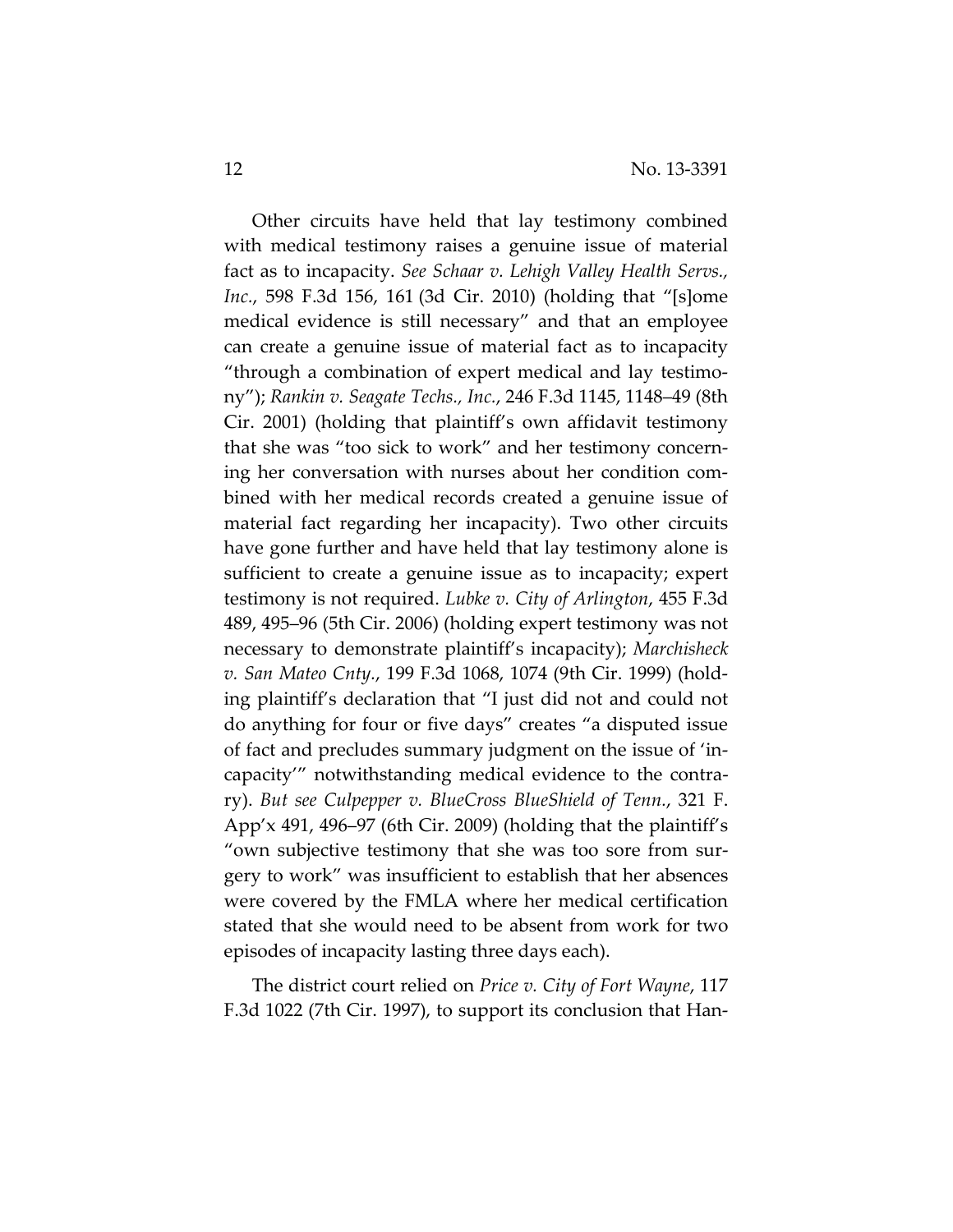sen needed medical testimony to establish incapacity on the specific days in question. But *Price* does not require medical testimony to prove incapacity; the issue there was whether the plaintiff's multiple diagnoses gave rise to a serious health condition. *Id.* at 1025. It was undisputed that the plaintiff was incapacitated by her multiple illnesses. *See id.* Dr. Post's medical certification establishes that Hansen has a serious health condition, and FMG has not contested that certification.

Moreover, the regulations addressing "continuing treatment" and "intermittent leave or reduced leave schedules" anticipate that the determination whether an employee is unable to work due to a serious health condition would not necessarily be made by a medical professional. The "continuing treatment" regulation provides that "[a]bsences attributable to incapacity … [due to a chronic serious health condition] qualify for FMLA leave even though the employee … does not receive treatment from a health care provider during the absence." 29 C.F.R. § 825.115(f). As an example, "an employee with asthma may be unable to report for work due to the onset of an asthma attack." *Id.* Another example: "An employee who is pregnant may be unable to report to work because of severe morning sickness." *Id.* In neither example would the employee necessarily seek treatment from a health care provider. The "intermittent leave" regulation similarly provides that "[i]ntermittent … leave may be taken for absences where the employee … is incapacitated or unable to perform the essential functions of the position because of a chronic serious health condition …, even if he or she does not receive treatment by a health care provider." 29 C.F.R. § 825.202(b)(2). If the employee does not visit a health care provider during the flare-up of the chronic condition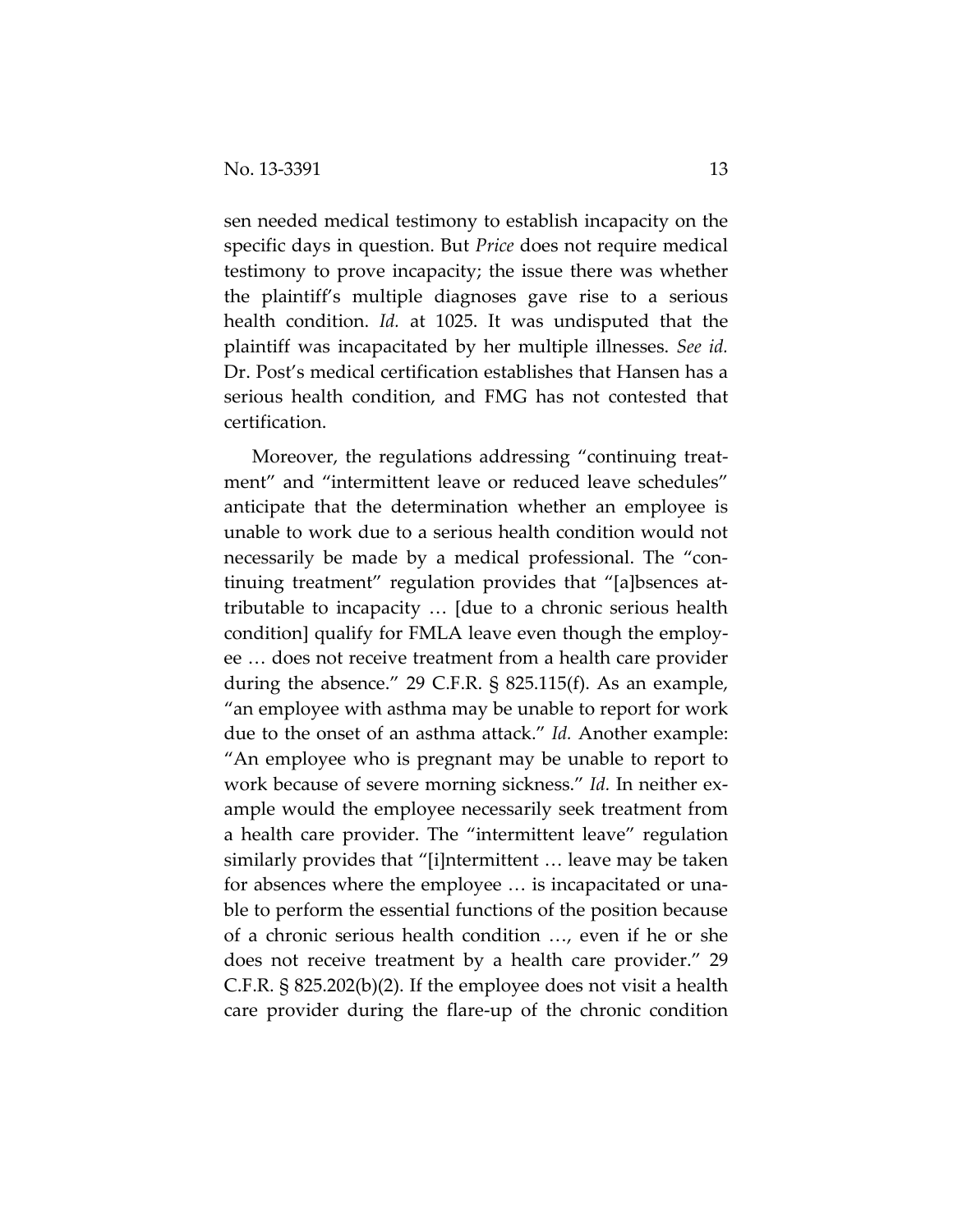such as depression, the health care provider would not have any personal knowledge about the employee's claimed incapacity that day. There would be no medical testimony about the incapacity on that particular day and the only available evidence to prove incapacity would be lay testimony. Thus, the regulations support the conclusion that incapacity can be established by lay testimony and expert medical testimony is *not* required to prove the incapacity.

The district court erred in determining that Hansen was required to present expert testimony to prove that his chronic serious health condition rendered him unable to work on the days in question. And Hansen has presented medical documentation—his certification from Dr. Post—on the question of incapacity. Even FMG acknowledges that the medical certification can constitute evidence that the employee's absences are FMLA qualifying. *See* Appellee's Br. 32–33.

### **C. An Estimate Is Just That**

FMG requested medical certification from Hansen's health care provider, and Hansen provided it, using the form FMG had given to him for that purpose. Dr. Post certified that Hansen has a chronic serious health condition that will cause episodic flare-ups, periodically preventing him from performing his job functions. The certification set forth the date the condition began (October 25, 2010), its probable duration ("months"), and relevant medical facts about the condition. The certification stated that because of the condition, Hansen was unable to perform one of his job functions: he could not concentrate on the task at hand. Dr. Post certified that it was medically necessary for Hansen to be absent from work during flare-ups. The form asked for the physi-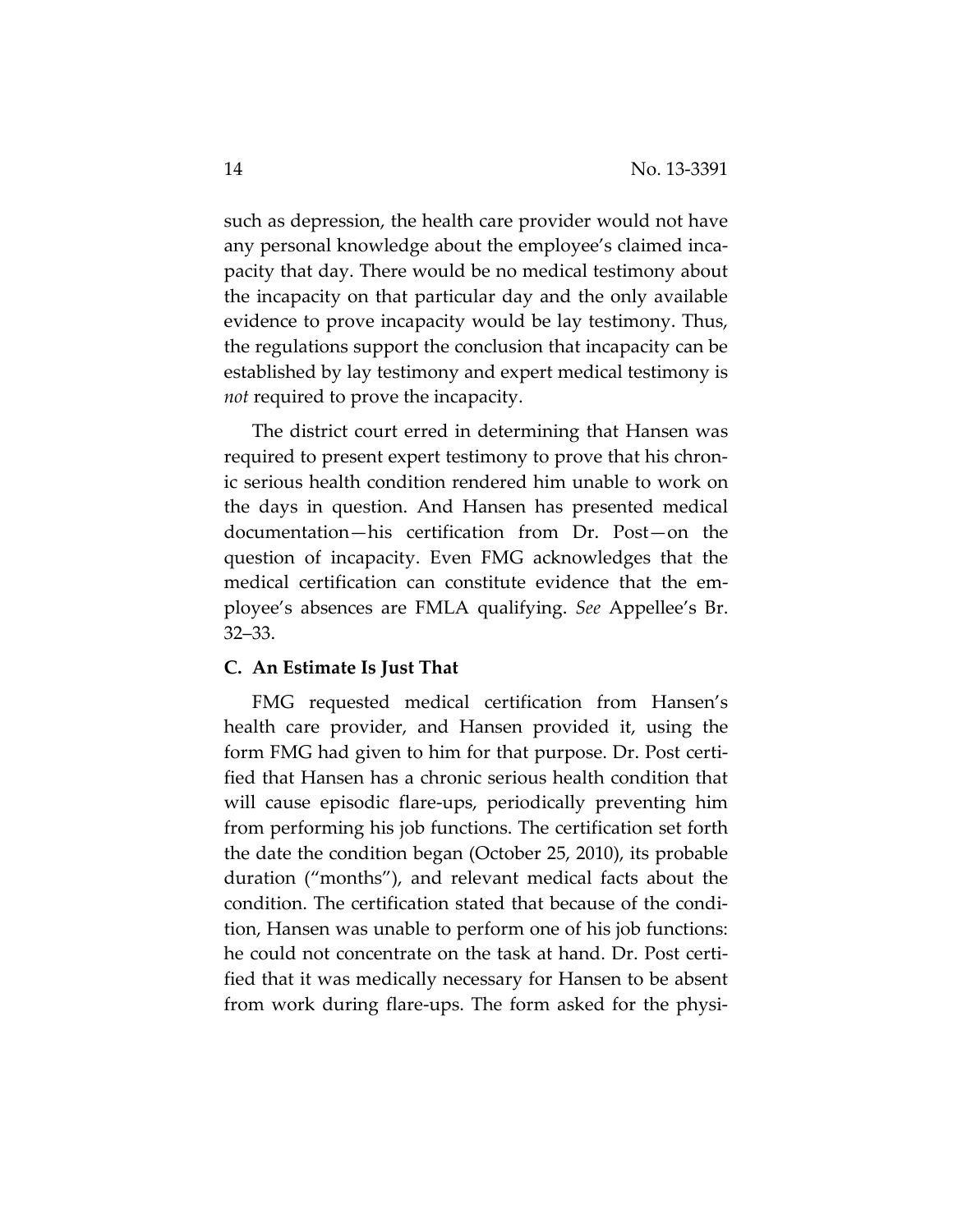cian's "best estimates" in answering questions about the frequency or duration of a condition, treatment, etc. In particular, question #8 asked: "Will the condition cause episodic flare-ups periodically preventing the employee from performing his/her job functions?" Dr. Post put an "X" next to the box indicating "Yes." The question continued: "Based upon the patient's medical history and your knowledge of the medical condition, *estimate* the frequency of flare-ups and the duration of related incapacity that the patient may have over the next 6 months … ." (emphasis added). Dr. Post responded, "4 times per 6 months" lasting "2–5 day(s) per episode." The certification form requested an estimate, and Dr. Post gave an estimate. Dr. Post's certification was sufficient to certify Hansen's need for intermittent leave and Hansen's submission of the certification entitled him to FMLA leave. *See* 29 U.S.C. § 2613(b)(1)–(3), (4)(B) and (6); 29 C.F.R. § 825.306(a)(7).

FMG suggests that Dr. Post's certification constituted hearsay. However, a health care provider's medical certification could be considered a record of a regularly conducted activity and thus would be admissible under the business records exception to the hearsay rule if the proper foundation were laid. Fed. R. Evid. 803(6). Dr. Post is listed as a witness for trial; he can provide the testimony necessary as required by Rule 803(6). We have routinely relied on the medical certifications of health care providers submitted by employees to their employers to establish the employees' entitlement to FMLA leave. *See, e.g.*, *Kauffman*, 426 F.3d at 886– 87 (holding physician's certification and addendum were sufficient to certify that employee had serious health condition requiring him to miss more than three days of work and vacating district court's grant of summary judgment to em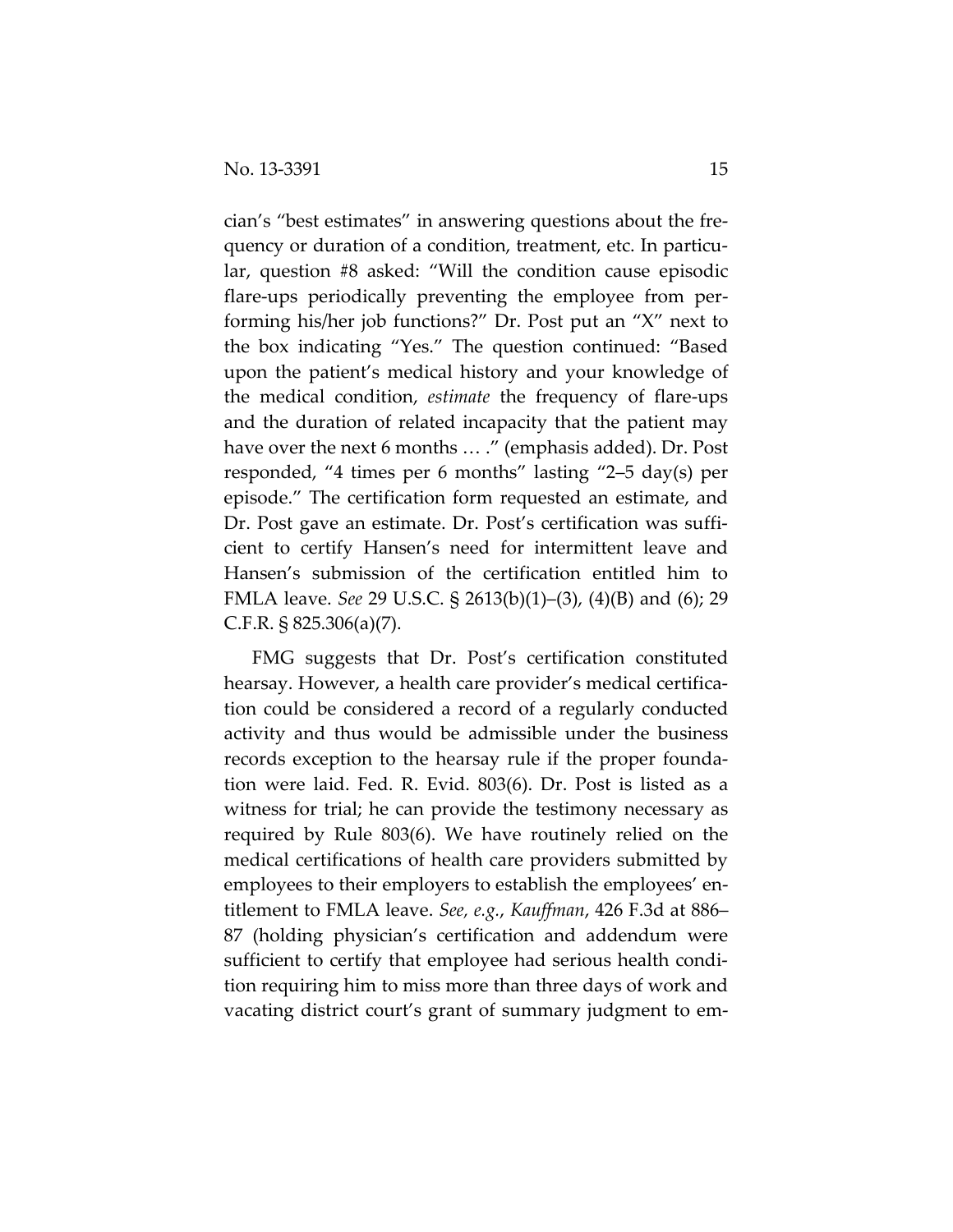ployer); *Darst v. Interstate Brands Corp.*, 512 F.3d 903, 911 (7th Cir. 2008) (stating that "[the plaintiff's] only evidence of treatment is [his physician's] Certification").

Dr. Post's certification establishes that Hansen has a serious health condition and that this condition periodically renders him unable to perform the functions of his job. FMG did not challenge the certification or require that Hansen obtain a second opinion. Instead, it granted Hansen FMLA leave on the basis of the certification and thus by its actions approved the certification. When Hansen's absences exceeded the frequency of the flare-ups and duration of related incapacity estimated in the certification, FMG did not seek recertification, despite its authorization do so under the circumstances. *See* 29 C.F.R. § 825.308(c)(2) (authorizing recertification if "[c]ircumstances described by the previous certification have changed significantly (e.g., the duration or frequency of the absence …)"); *see also Holder*, 751 F.3d at 494 (noting that the employer could have "immediately ask[ed] for more proof of legitimacy" of the need for FMLA leave). As part of recertification, FMG could have asked Dr. Post whether Hansen's condition and the need for leave were consistent with the frequency and duration of his absences, *see* 29 C.F.R. § 825.308(e), but FMG did not do that either.

FMG argues that Hansen's entitlement to intermittent FMLA leave is limited to the precise frequency and duration stated in the certification. But the cited authorities do not stand for such a sweeping proposition. *See Culpepper*, 321 F. App'x 491; *Harville v. Texas A&M Univ.*, 833 F. Supp. 2d 645 (S.D. Tex. 2011); 29 C.F.R. §§ 825.202(b), 825.203, 825.220(c), 825.301(a); 6 Fed. Reg. 2197 (Jan. 6, 1995). For example, in *Culpepper*, the plaintiff's physician certified her for two sepa-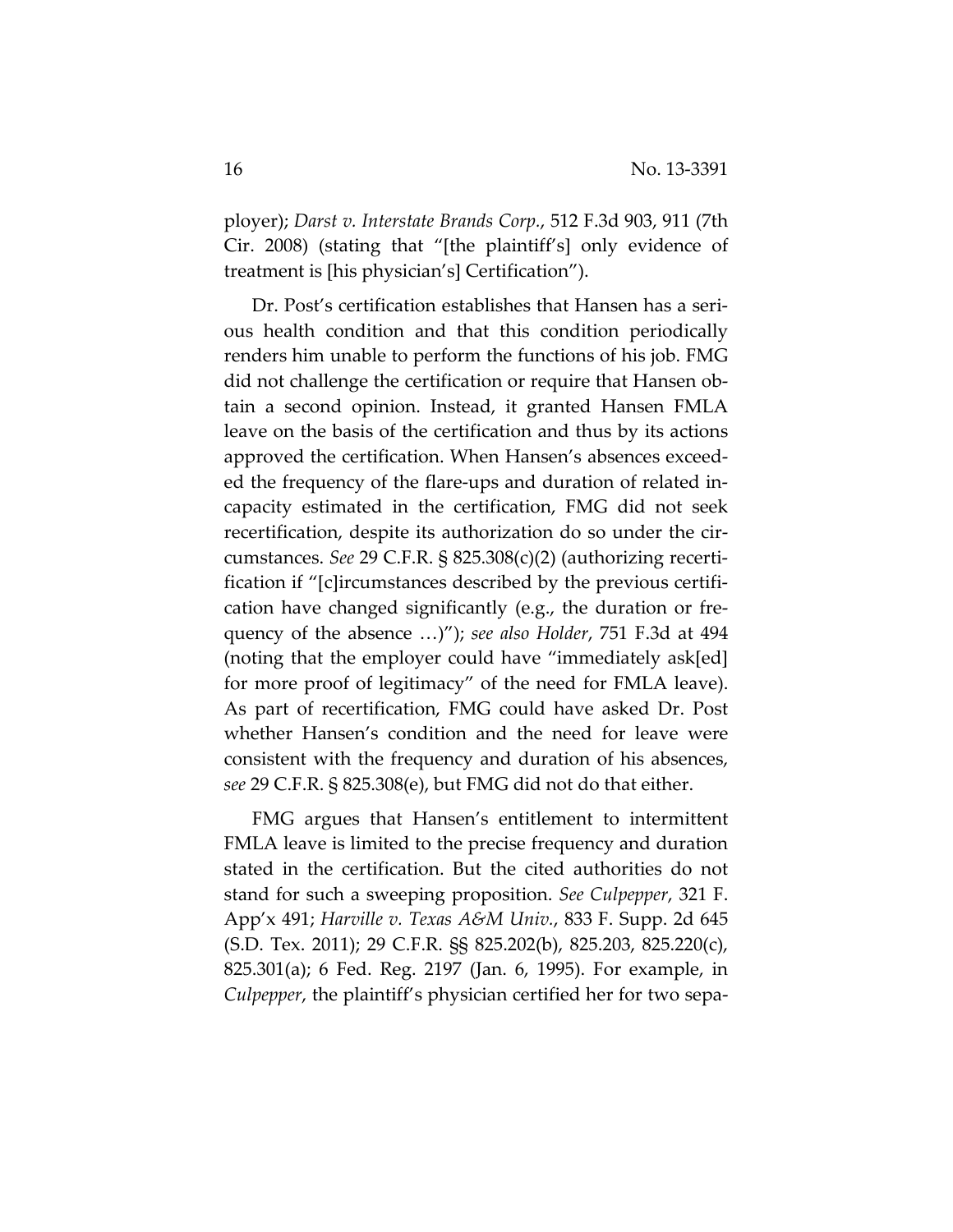rate three-day periods of intermittent leave, and the plaintiff provided only her own testimony that she was unable to work beyond those two periods. 321 F. App'x at 493. The court noted that the plaintiff "received exactly what her doctor ordered—six days of FMLA leave." *Id.* at 496. There was no suggestion that the doctor's certification was an estimate of the needed leave; it appears to have been exact, which distinguishes *Culpepper* from this case. In *Harville*, the plaintiff presented an initial medical certification for episodic leave for up to three days per month and then presented a certification for eight days of episodic leave per month; however, she was absent from work "all of July, August 1–24, seven days in September, fourteen days in October, all of November, and December 1–21." 833 F. Supp. 2d at 650. The district court granted summary judgment for the defendant where "the plaintiff's absences far exceeded the amount of her medically permitted FMLA leave." *Id.* at 653. Even if *Harville* establishes that the medical certification limits the frequency and duration of FMLA-qualifying leave, that case involved leave that "far exceeded" what was stated in the certification; the plaintiff was absent from work almost all the time. Hansen's absences were not so far in excess of the estimated frequency and duration. And none of the other authorities cited by FMG establish that the estimated frequency and duration of intermittent leave act as absolute limits on the employee's entitlement to leave.

Other courts have rejected arguments similar to FMG's "limitations argument." In *Fritz v. Phillips Serv. Indus., Inc.*, 555 F. Supp. 2d 820 (E.D. Mich. 2008), for example, the plaintiff had surgery on his knee in 2003 for which he was granted FMLA leave. He claimed that a two day absence in May 2005 was because of the same "knee condition" for which he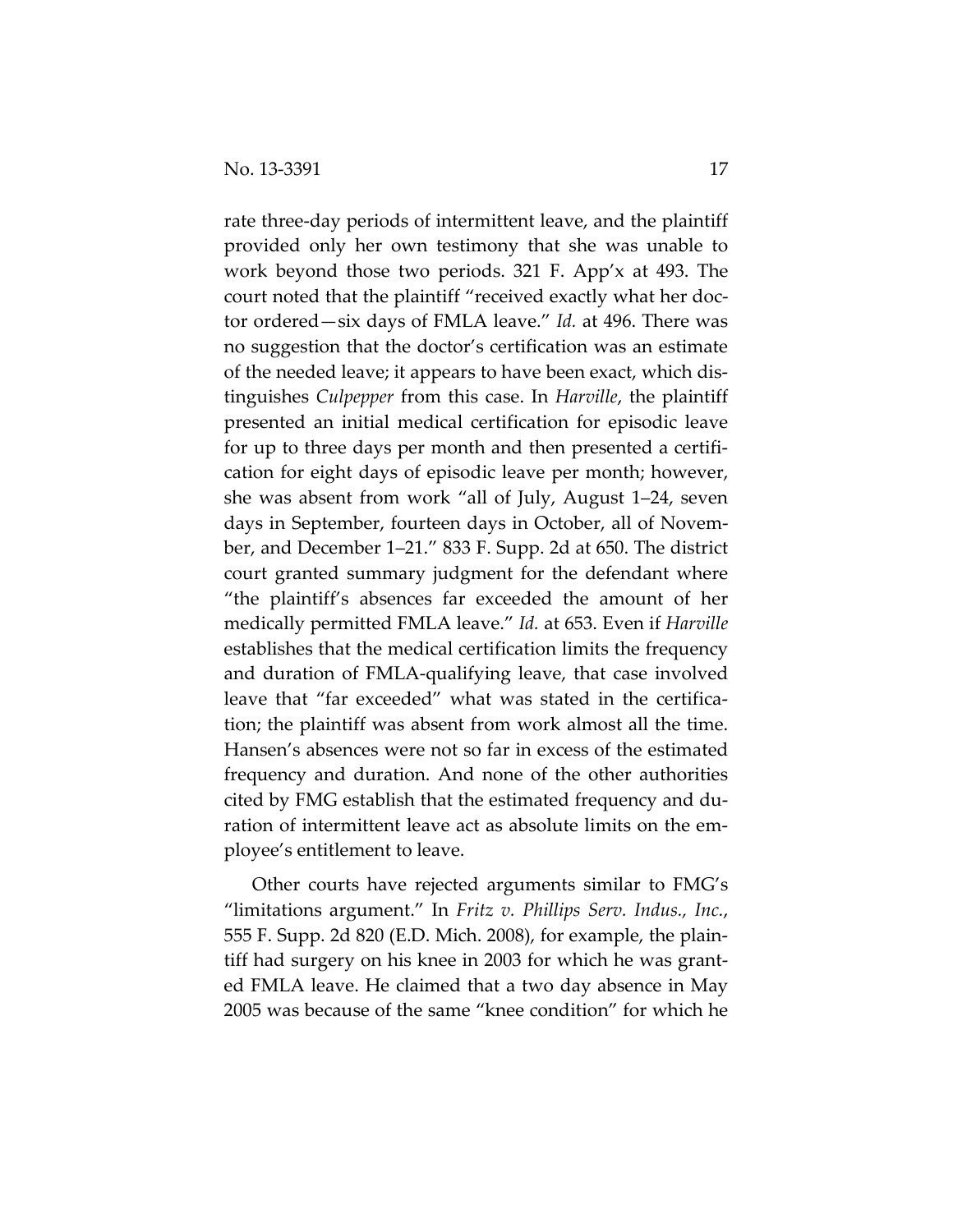was granted FMLA leave two years earlier and argued that the employer could not terminate him for those absences. *Id.* at 822, 826. The plaintiff's 2003 FMLA request form stated that he would need eight weeks off following surgery; it did not refer to any continuing treatment or need for leave beyond that. The court rejected the employer's attempt to rely on the absence of certification for the need for leave beyond the eight weeks post-surgery to justify the denial of FMLA leave. *Id.* at 824–25. It decided that "[t]he absence of any certification that Plaintiff would require leave beyond the initial eight-week recovery period" did not equate to "an explicit certification that Plaintiff did not require any absence from work due to his condition." *Id.* at 825. In denying summary judgment, the court reasoned that the employer was on notice that the plaintiff had a serious health condition related to his knee and should have inquired further into his reasons for taking leave. *Id.* at 826. Like the certification in *Fritz*, Dr. Post's certification did not explicitly certify that Hansen would not need leave beyond the estimated frequency or duration.

In *Sims v. Alameda-Contra Costa Transit Dist.*, 2 F. Supp. 2d 1253 (N.D. Cal. 1998), the employee suffered a back injury and provided his employer with a medical certification stating that he was unable to work from April 16 through April 25, 1994, and again from April 26 through May 1, 1994. Yet the employee was absent from April 18 through May 3, and the last two days of absence were a factor in the decision to terminate his employment. The employee also provided a certification from a chiropractor that covered all of his absences, but the chiropractor did not qualify as a "health care provider" under the FMLA. *Id.* at 1255–56, 1265. The employer argued that because the last two days of the employ-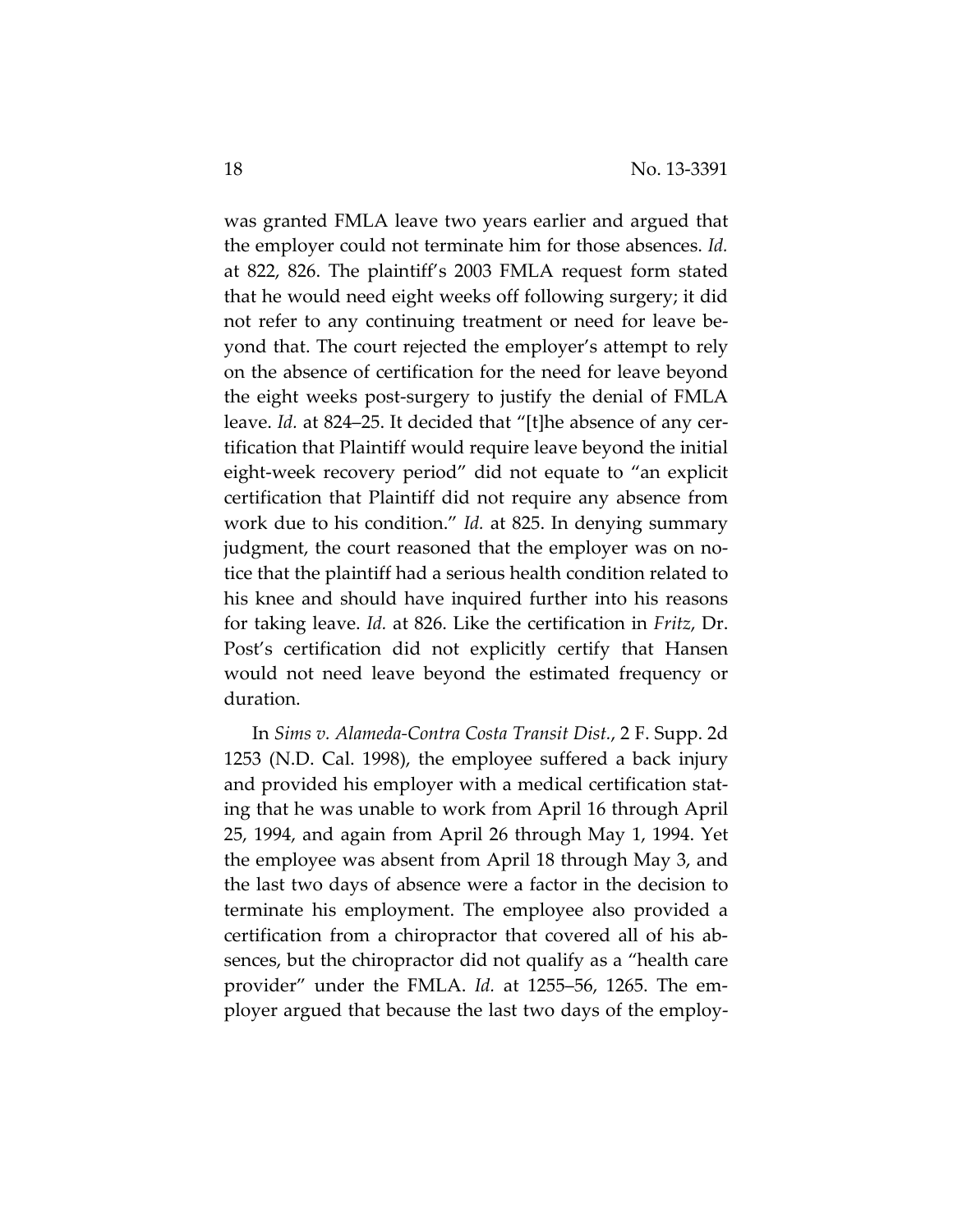ee's absence were not excused by a health care provider, they were not protected by the FMLA and were properly counted under its attendance policy. *Id.* at 1266. The court reasoned that if the employer had notified the employee "that it considered his certification to be incomplete," *id.*, and had given him a reasonable opportunity to correct the deficiency, it might agree. But because the employer never informed the employee that his "certification was inadequate in any way," the court held that the employer could not deny leave under the FMLA based on the two-day insufficiency in the certification. *Id.* Similar to *Sims*, Hansen's absences exceeded the frequency of absences predicted in his certification, but FMG did not allow him to cure the deficiency before firing him, so it could not deny him FMLA leave based on the perceived insufficiency.

Moreover, if the frequency and duration stated in the certification set a limit to the employee's entitlement to FMLA leave, there would be no need for the regulation that authorizes an employer to request recertification where the "[c]ircumstances described by the previous certification have changed significantly (e.g., *the duration or frequency of the absence* …)." 29 C.F.R. § 825.308(c)(2) (emphasis added). This regulation, as the district judge recognized, "contemplates the precise situation present here where an employee's frequency of absences exceeds what is described in the initial certification… ." *Hansen v. Fincantieri Marine Group, LLC*, No. 12-C-032, 2013 WL 2918329, at \*4 (E.D. Wis. June 14, 2013). FMG should have sought recertification when the frequency of Hansen's absences exceeded what was estimated in his certification, rather than simply denying him leave.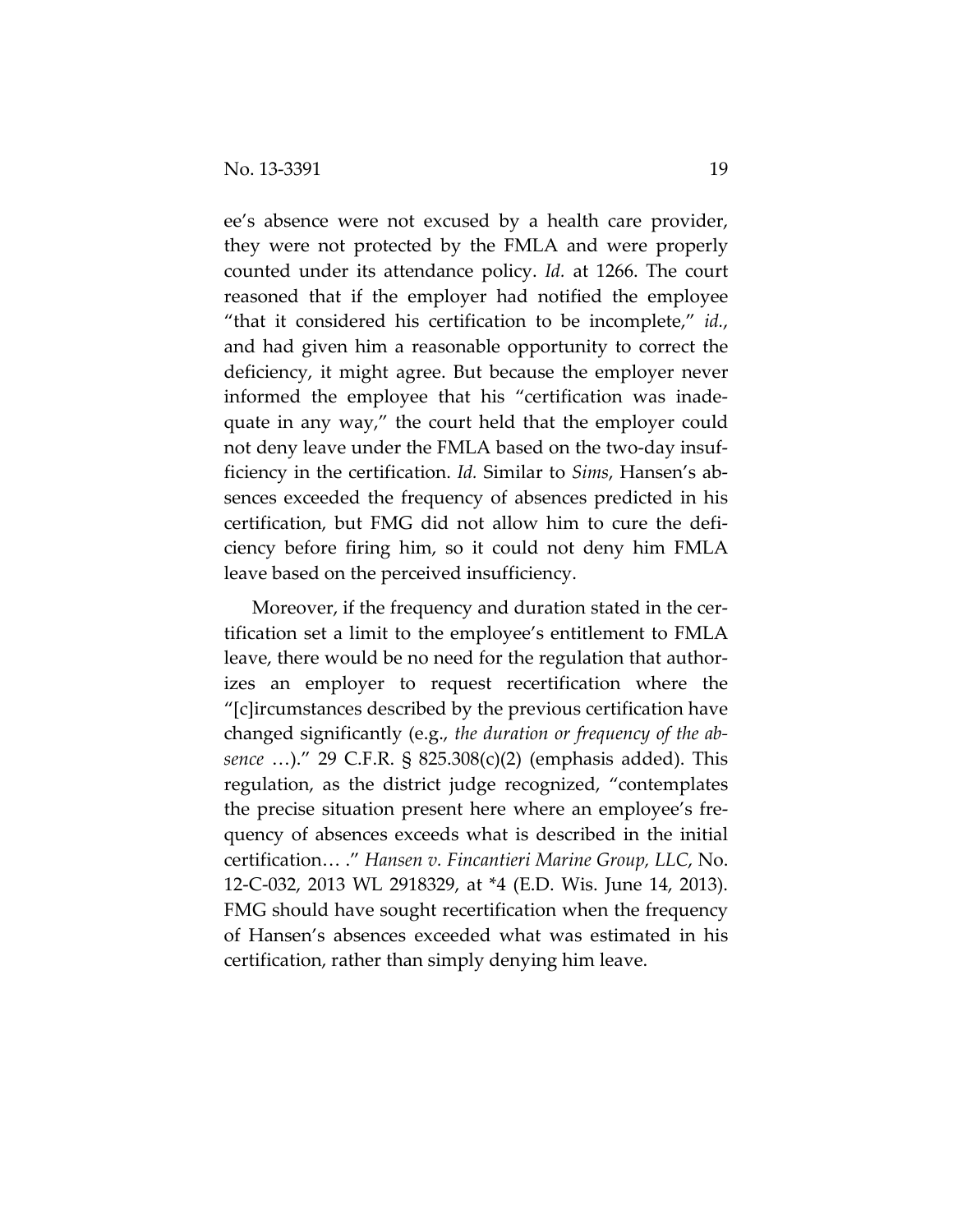Matrix may have attempted recertification with its fax to Dr. Post; but its attempt was improper. An "employer must give notice of a requirement for certification each time a certification is required." 29 C.F.R. § 825.305(a). There is no evidence that Matrix gave Hansen notice of its faxed communication to Dr. Post. And the regulations prevent an employer from communicating directly with the employee's health care provider with a few exceptions not applicable here. *See* 29 C.F.R. § 825.307(a). Matrix erred in contacting Dr. Post directly. Besides, Matrix sought to confirm the prior certification; it did not request certification for the absences that exceeded the estimated frequency and duration. And the fax itself was horribly confused and confusing—it sought confirmation of Dr. Post's response to the question about ongoing treatment rather than the frequency of episodic flare-ups and incapacity.

We reject the argument that the *estimates* in the certification act as limitations on the frequency and duration of episodes for which an employee may be entitled to intermittent leave under the FMLA. The certification requested, and Dr. Post provided, his "estimate" of the frequency of the flareups and duration of related incapacity. *See* 29 C.F.R. § 825.306(a)(7) (requiring a certification for intermittent leave to include "*an estimate* of the frequency and duration of the episodes of incapacity") (emphasis added). As the district court correctly stated, "[a]n estimate, by definition is not exact and cannot be treated as a certain and precise schedule." *Hansen*, 2013 WL 2918329, at \*5. If the certified frequency and duration were limits on the employee's entitlement to leave, there would be no need to request recertification when the employee's requested leave exceeded the frequency or duration stated in the certification; "[t]he employer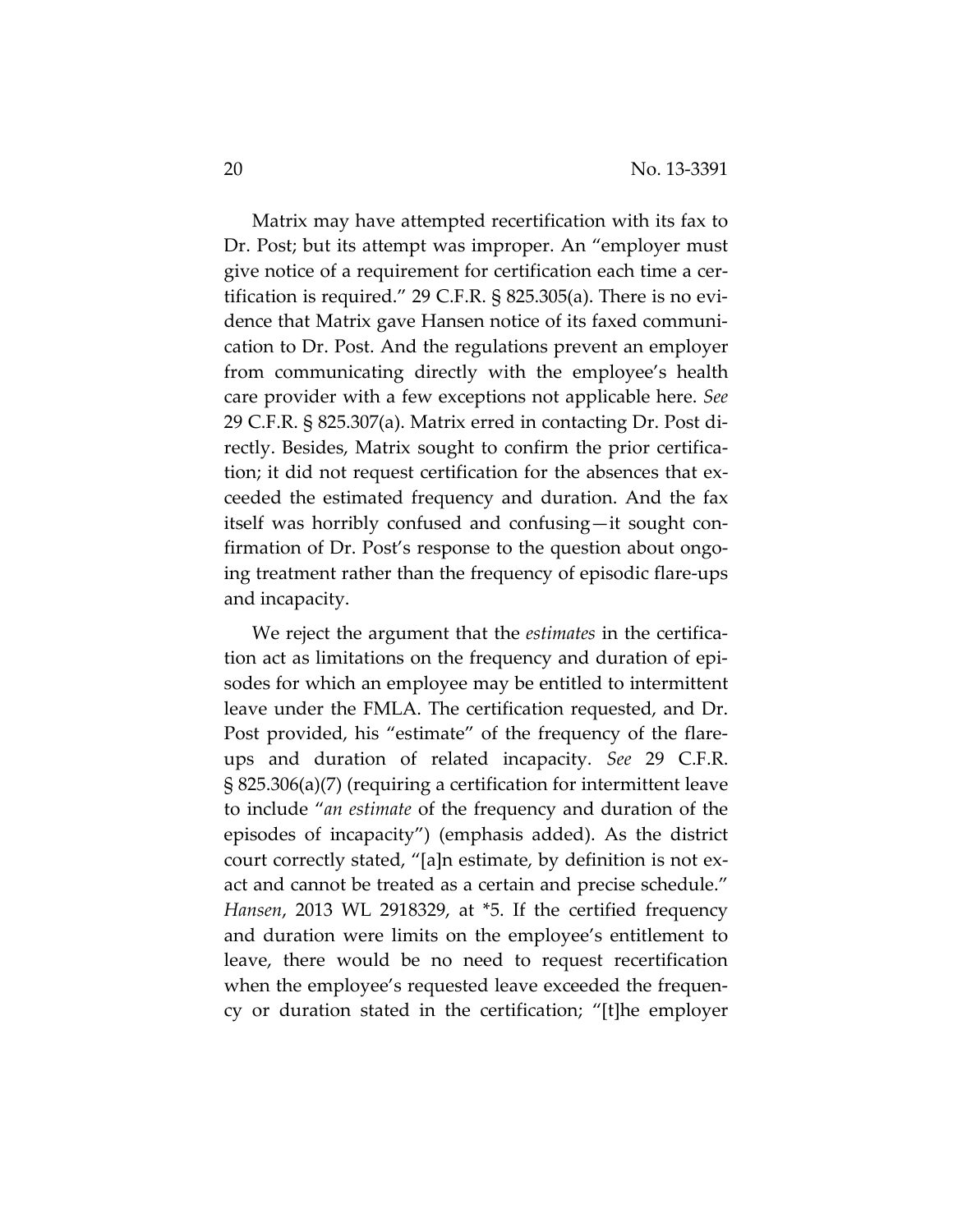could simply deny FMLA leave." *Id.* at \*6. At trial, Dr. Post can testify as a fact witness as to the meaning of his estimates.

Furthermore, FMG errs in asserting that Dr. Post's certification, his July 6 fax, and his July 26 letter establish the lack of medical necessity for Hansen's July 2011 absences. None of these documents explicitly addresses the July absences. While these documents could raise an inference of a lack of medical necessity for absences exceeding the estimated frequency, another reasonable inference can be drawn: the documents simply do not address the medical necessity of the July absences. The record does not show whether Dr. Post even knew about the July absences. Nor does it reveal whether he was ever asked if those absences were due to Hansen's depression, despite the fact that they exceeded the frequency of episodes estimated in the certification. Matrix's July 6 fax to Dr. Post was so confused and confusing that Dr. Post's response thereto does not raise any reasonable inferences. And it is unclear whether his July 26 letter was intended to be prospective only. As noted, FMG could have informed Dr. Post of Hansen's July absences and asked Dr. Post if Hansen's condition and medical need for leave was consistent with his absences, but it did not. It appears that the district court chose between competing inferences, drawing adverse inferences against Hansen, which was improper at the summary judgment stage. *See, e.g.*, *Tolan v. Cotton*, 134 S. Ct. 1861, 1863 (2014) (per curiam); *see also Orton-Bell*, 2014 WL 3566338, at \*4 (at summary judgment, a court "may not … choose between competing inferences"). Admittedly, Hansen does not have abundant evidence to establish the medical necessity of his July 2011 absences; but he does not need abundant evidence to create a jury question.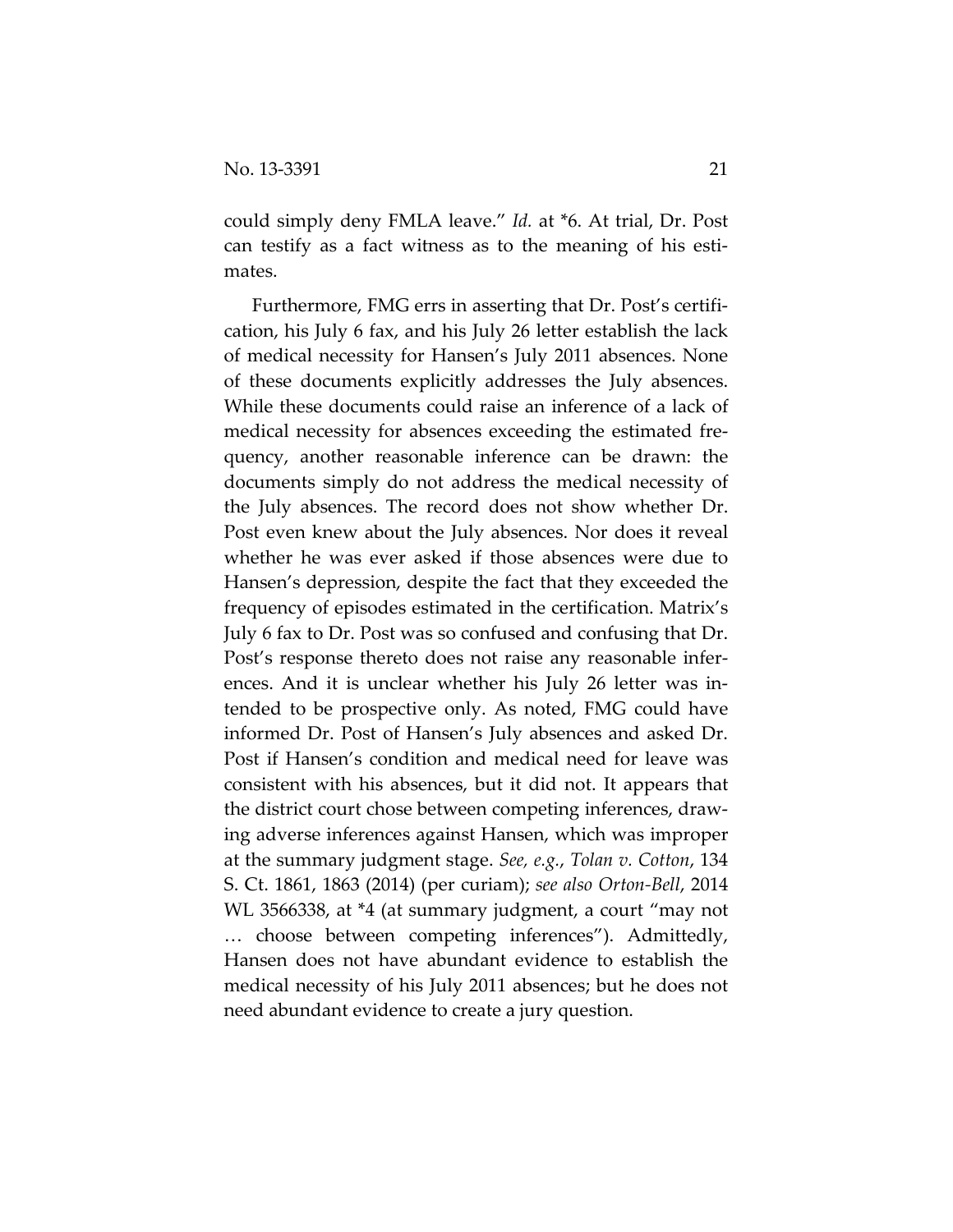Although the certification does not specifically cover the July absences, the certified need for intermittent leave could support a jury finding that Hansen's chronic serious health condition rendered him unable to work on the days in question. We find guidance in the Third Circuit's decision in *Schaar*, 598 F.3d 156, and in *Crowell v. Denver Health & Hosp. Auth.*, No. 12-cv-00019-LTB-MEH, 2013 WL 788087 (D. Colo. March 1, 2013). The issue in *Schaar* was whether the plaintiff was entitled to take FMLA leave because she had a serious health condition that involved a period of incapacity of more than three days. *Id.* at 158–59. The plaintiff presented her physician's note that the plaintiff's illness prevented her from working for two days, and the plaintiff testified that she was incapacitated for an additional two days. The court concluded that the combination of the physician's opinion and the plaintiff's lay testimony created a material issue of fact as to whether the plaintiff was incapacitated for more than three days. *Id.* at 161. Although the court was addressing whether the plaintiff could establish that she had a serious health condition, its conclusion that the physician's opinion and the plaintiff's testimony raised a material issue of fact as to incapacity applies equally where the defendant challenges whether a plaintiff can establish incapacity on specific days for which FMLA leave was requested.

Even more on point is *Crowell*, where the plaintiff sustained an arm and back injury in an accident and sought intermittent FMLA leave. Her physician completed a medical certification stating that the plaintiff would be unable to work for a continuous period of time. The certification also stated that the "[p]laintiff's condition would cause 'episodic flare-ups periodically preventing [her] from performing [her] job functions' that could occur up to 7 times a week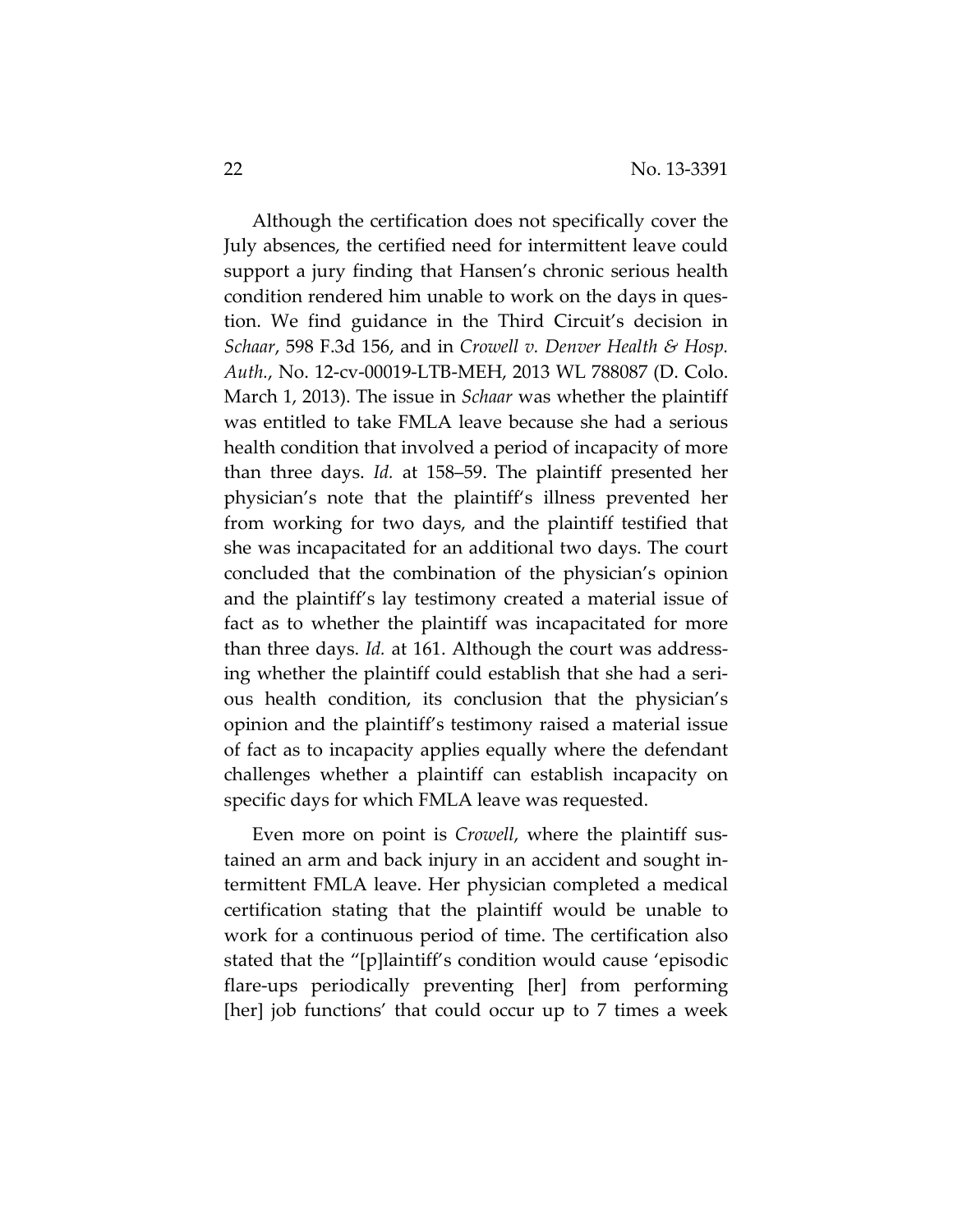and last for up to an entire day." *Crowell*, 2013 WL 788087, at \*2. The court determined that the certification could support a finding that the plaintiff suffered from a chronic serious health condition on the day she was absent from work despite an "arguably inconsistent" certification from the same physician that the plaintiff could return to work without restriction until she had shoulder surgery. *Id.* at \*5. The court also concluded that the physician's certification that the plaintiff would have "episodic flare-ups periodically preventing [her] from performing [her] job functions" "could support a determination that Plaintiff was unable to perform one or more of the essential functions of her position" on the day she was absent. *Id.* The plaintiff's claims proceeded to trial; ultimately the court granted the defendant judgment as a matter of law upon concluding that the plaintiff had not made a timely request for FMLA leave under the defendant's leave of absence policy.

The Tenth Circuit affirmed but on different grounds: the evidence at trial did not support the claim that the absence in question was FMLA-protected. *Crowell v. Denver Health & Hosp. Auth.*, --- F. App'x ---, 2014 WL 3608698, at \*4-5 (10th Cir. July 23, 2014). The trial evidence established a discrepancy between the leave requested by the plaintiff (intermittent) and the leave certified by the physician (continuous), and the employer had advised the plaintiff that she needed a new medical certification form if intermittent leave was required, but the plaintiff never provided one. *Id.* at \*4. Furthermore, no medical testimony supported the plaintiff's claim that her absence was entitled to intermittent leave under the FMLA. Her physician testified that he did not think it was medically necessary for the plaintiff to be absent from work because of pain. *Id.* at \*5. He also clarified that alt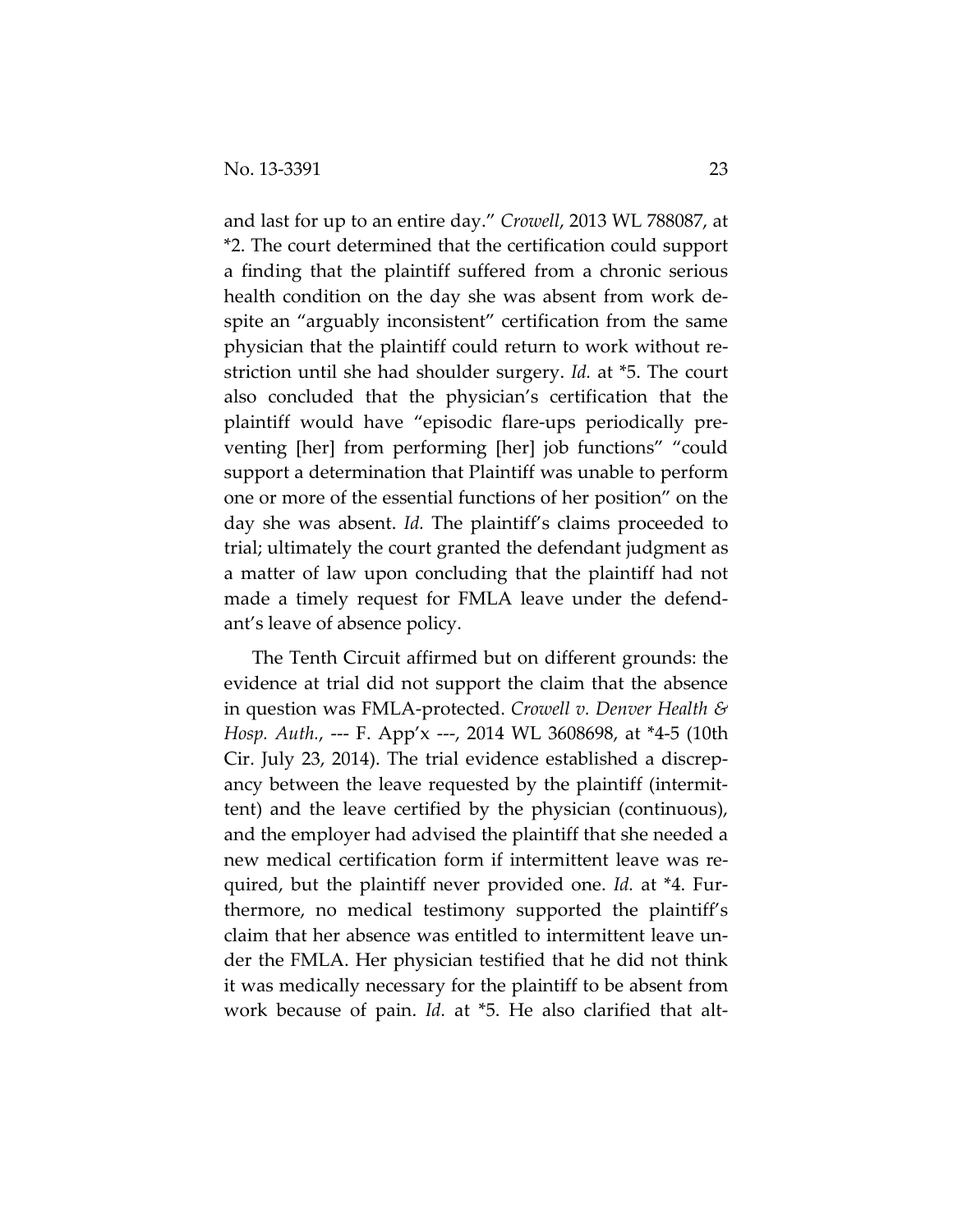hough he certified that the plaintiff would have flare-ups of pain, he did not think she would be incapacitated because of the pain. *Id.* at \*5 n.10. Although the physician's general testimony about the plaintiff's ability to work did not specifically address the absence at issue, the court concluded that the testimony refuted any reasonable inference that intermittent leave was necessary. *Id.* at \*5. The absence of a medical certification supporting the plaintiff's claim that she was unable to perform her job due to a serious health condition (the certification was interpreted to require continuous leave) and the absence of evidence that a chronic condition prevented her from working (there was no medical evidence linking the plaintiff's severe chest pain on the day in question with her shoulder injury for which she was granted FMLA leave) were other bases on which the court upheld the judgment in favor of the defendant. *Id.* at \*5–6.

Hansen has produced a medical certification that raises a material issue of fact as to his incapacity on the days at issue. The certification distinguishes this case from those relied on by FMG where the employee had no medical evidence supporting the entitlement to FMLA leave. Although Hansen's requested leave exceeds Dr. Post's estimated frequency and duration, as in *Schaar* where the requested leave exceeded the number of days certified, when the certification is combined with Hansen's own testimony that his depression prevented him from working on the days in question, Hansen has enough evidence to raise a material issue of fact that would allow a reasonable jury to find in his favor. And as in *Crowell*, Dr. Post's certification that Hansen would have episodic flare-ups periodically preventing him from performing his job functions could support a finding he was unable to perform one or more essential functions of his position on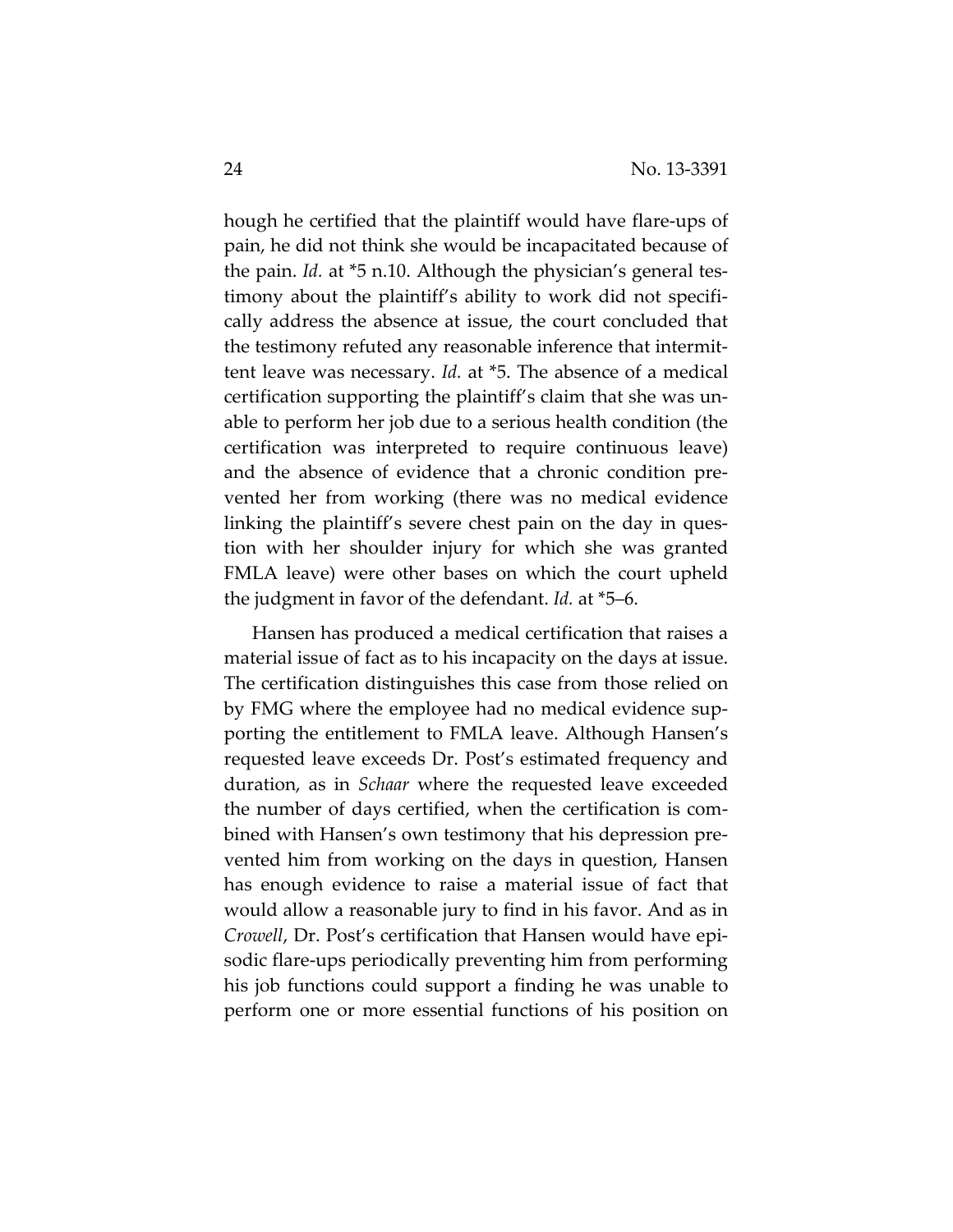the days he was absent. There may not be an abundance of evidence as to Hansen's entitlement to FMLA leave for the July 2011 absences, but there is enough to raise a material issue of fact. Thus, we reject FMG's argument that Hansen has no medical documentation to substantiate the medical necessity of his July 2011 absences; Dr. Post's certification in combination with Hansen's testimony can do just that.

Hansen's evidence raises a material issue of fact as to whether he was unable to perform the functions of his job because of his serious health condition on the days he was absent. Although Dr. Post's certification does not specifically cover the July absences, the certified need for intermittent leave could support a finding that Hansen's chronic serious health condition rendered him unable to work on the days in question. Our decision does not require FMG to go through a costly trial merely on Hansen's own say-so that his depression required him to be absent from work. In addition to his own testimony about his incapacity, Hansen has Dr. Post's medical certification that he has a serious health condition that will cause episodic flare-ups that prevent him from performing his job and make it medically necessary for him to be absent from work. Presumably, Dr. Post would testify in accordance with his certification. Whether a jury will credit Hansen's claims of incapacity due to his depression on the July dates remains to be decided. The jury can weigh Hansen's testimony against the medical certification and any testimony Dr. Post provides that may add to or detract from Hansen's claims, along with all the other evidence, to determine whether Hansen was entitled to FMLA leave for his July 2011 absences.